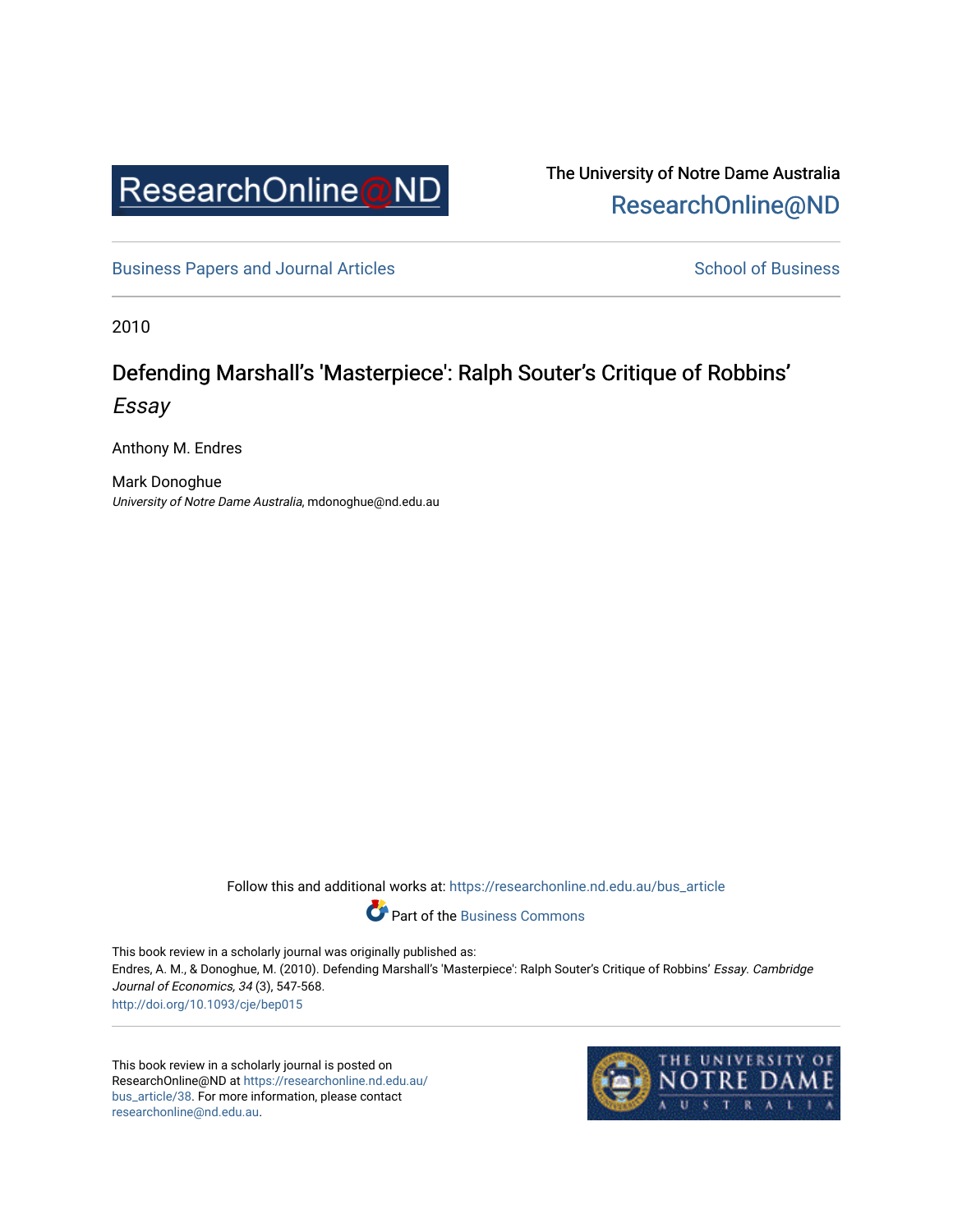# Defending Marshall's 'masterpiece': Ralph Souter's critique of Robbins' Essay

Anthony M. Endres and M. Donoghue $\star$ 

We examine Ralph W. Souter's defence, in the 1930s, of Marshall's Principles against Robbins' attempt to recast economics as a 'purely formal science of implications'. Souter elaborated on Marshall's invocations progressively to increase the realism of economic science and contrasted this perspective on Marshall with Robbins' atomistic bias, neglect of historical time and irreversibilities, arbitrary restrictions on the scope of economic science and emphasis on logical and mathematical form over content. Souter demonstrates that Robbins takes a Walrasian-inspired perspective on Marshall's equilibrium concept whereas the 'authentically Marshallian' equilibrium notion generally incorporates potential for endogenous change. On this and other matters Souter has doctrinal priority in drawing attention to Marshall's incipient 'evolutionary economics'.

Key words: equilibrium, evolutionary economics, Marshall, Souter, Robbins' Essay JEL classifications: B20, B21, B40, B41

Shall we any longer entertain as a serious scientific possibility the blasphemous proposal that [Marshall's] 'biological analogies' be stripped like excrescences from his noble and vitalizing masterpiece to make vulgar holiday for two-dimensional geometers? (Souter, 1933B, p. 128).

# 1. Introduction

The recent appearance of the *Elgar Companion to Alfred Marshall* (Raffaelli, Becattini and Dardi, 2006) attests to the richness and fertility of Marshall's ideas and to many achievements in Marshallian economics from the 1890s and throughout the twentieth century. That there are numerous themes and sub-themes in modern economics with an identifiable Marshallian pedigree is hardly surprising given Marshall's high standing in the economics profession up until the 1960s when stronger Walrasian currents started to rise to prominence in the more formal, theoretical branches of the discipline. Many contributions to the Elgar Companion to Alfred Marshall illustrate a revival in modern heterodox economics of certain neglected features of Marshall's work including, for example, evolutionary aspects, historical and institutional themes, methodological issues and applications that directly address the concerns of economic policy. It is precisely these

Address for correspondence: Anthony M. Endres, Department of Economics, University of Auckland, Private Mail Bag 92019, Auckland, New Zealand. Email: a.endres@auckland.ac.nz

\* Department of Economics, University of Auckland, New Zealand and Department of Economics, University of Notre Dame, Western Australia, respectively.

 The Author 2009. Published by Oxford University Press on behalf of the Cambridge Political Economy Society. All rights reserved.

Manuscript received 19 May 2008; final version received 18 February 2009.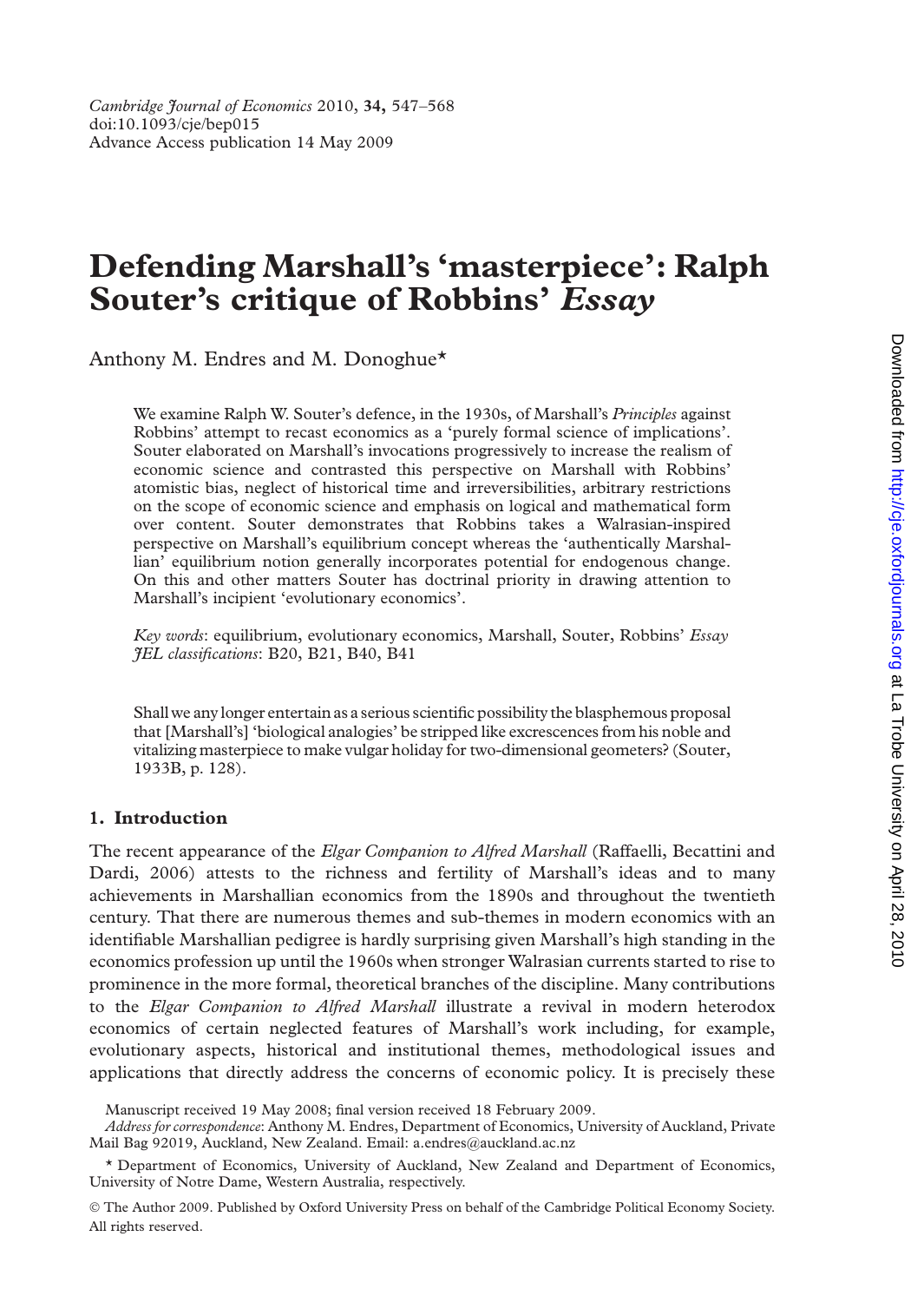Marshallian themes, as well as institutional and historical analysis that Robbins in his  $Essav$ on the Nature and Significance of Economic Science (1932, 1935) attempted to marginalise in the celebrated definition of positive economics as a pure logic of choice or a science of allocative behaviour. Thus, Robbins' (1935, p. 16) well-known definition: 'Economics is a science that studies human behaviour as a relationship between ends and scarce means that have alternative uses'.<sup>1</sup> Robbins's definition, modified slightly from time-to-time, gradually persisted in mainstream economics textbooks (Backhouse and Medema, 2007); it favoured the rise of formalistic methods of analysis and Walrasian economic theorising in the mid-twentieth century. Moreover, Robbins's definition restricted the domain of economic science to the study of all forms of economising thereby implying a very specific outlook on the subject matter of economics and on the appropriate (exclusively deductive and prediction focused) methods for treating it (Lawson, 2003, pp. 158–61).<sup>2</sup>

In this paper we seek to document one series of prescient contributions to the debate over the first edition of Robbins' Essay (1932), identifying vital themes in Marshall's economics that were not well canvassed in the 1930s. We offer a complete exposition of the work of Ralph W. Souter (1897–1946), especially his review of Robbins' *Essay* (Souter, 1933A) and his subsequent book, *Prolegomena to a Relativity Economics* (Souter, 1933B). His point of departure in that book is founded on Marshall's *Principles*, that 'noble and vitalizing masterpiece' (p. 128) which, he maintains, had been misunderstood by Robbins, Schumpeter and others. Souter offers 'a systematic explication of the underlying methodology of Alfred Marshall's Principles' (p. 92).

Souter (1933A, p. 379) argues that Robbins' conception of economics reduced the discipline to a 'purely formal science of implications'—a claim substantially equivalent to the position of modern 'critical realists' in their assessments of modern mainstream economics (e.g. Lawson, 2003; Lewis, 2004). In several of his other contributions Souter objected to concessions made by Schumpeter and Kuznets to this 'purely formal science' orientation. He argues that the subject matter of economics must be conceived in a very particular and inappropriate way if practitioners are to prosecute the formal science of economics as conceived by Robbins. In short Souter was reflecting on the necessary 'ontological' outlook implicit in Robbins (1932).<sup>3</sup> In Souter's view, the analytical procedures and conceptual tools proposed by Robbins were not just inconsistent with Marshall's definition of economics; more crucially they conflicted with the nature and structure of reality presupposed by Marshall, and later by Marshallians.

Souter's work has not been thoroughly examined in the literature.<sup>4</sup> Nevertheless, as we shall demonstrate in this paper, the importance of his work in the 1930s is underscored by

 $3<sup>3</sup>$  Souter's publications in the 1930s are best described generally as occupying the field of ontological enquiry in economics. That enquiry aims 'to determine the (usually implicit) conception of the nature and structure of

reality presupposed by the use of any specific set of research practices and procedures' (Lawson, 2003, p. xvi). <sup>4</sup> One exception is Geoff Hodgson (2001, pp. 197–9, 209–10); he provides a capsule summary of Souter's place in the debate over the nature of economics in the 1930s. Malcolm Rutherford '(2004, p. 51) includes information on Souter's doctoral training at Columbia in the 1920s and early 1930s. Roger Backhouse and Steve Medema (2007) mention Souter on several occasions and quote from his review of Robbins (1932) without fully appreciating the ontological significance of his objections to Robbins.

 $1$  Robbins then acknowledges in a footnote some intellectual precursors who influenced the framing of this definition, including Menger, Mayer, Strigl and Mises. These writers provided 'the foundations of what later has been called the pure logic of choice' (Hayek, 1978, p. 276); see also Addleson (1984); O'Brien (1990, pp. 162–3) and Endres (1997, pp. 24–5, 58, 229). As Robbins (1932, p. 13) argued, under conditions of

 $3 \times 2$  Robbins wanted to restrict the scope of economic science to a particular brand of analysis. He did not propose to restrict the broader discipline of economics.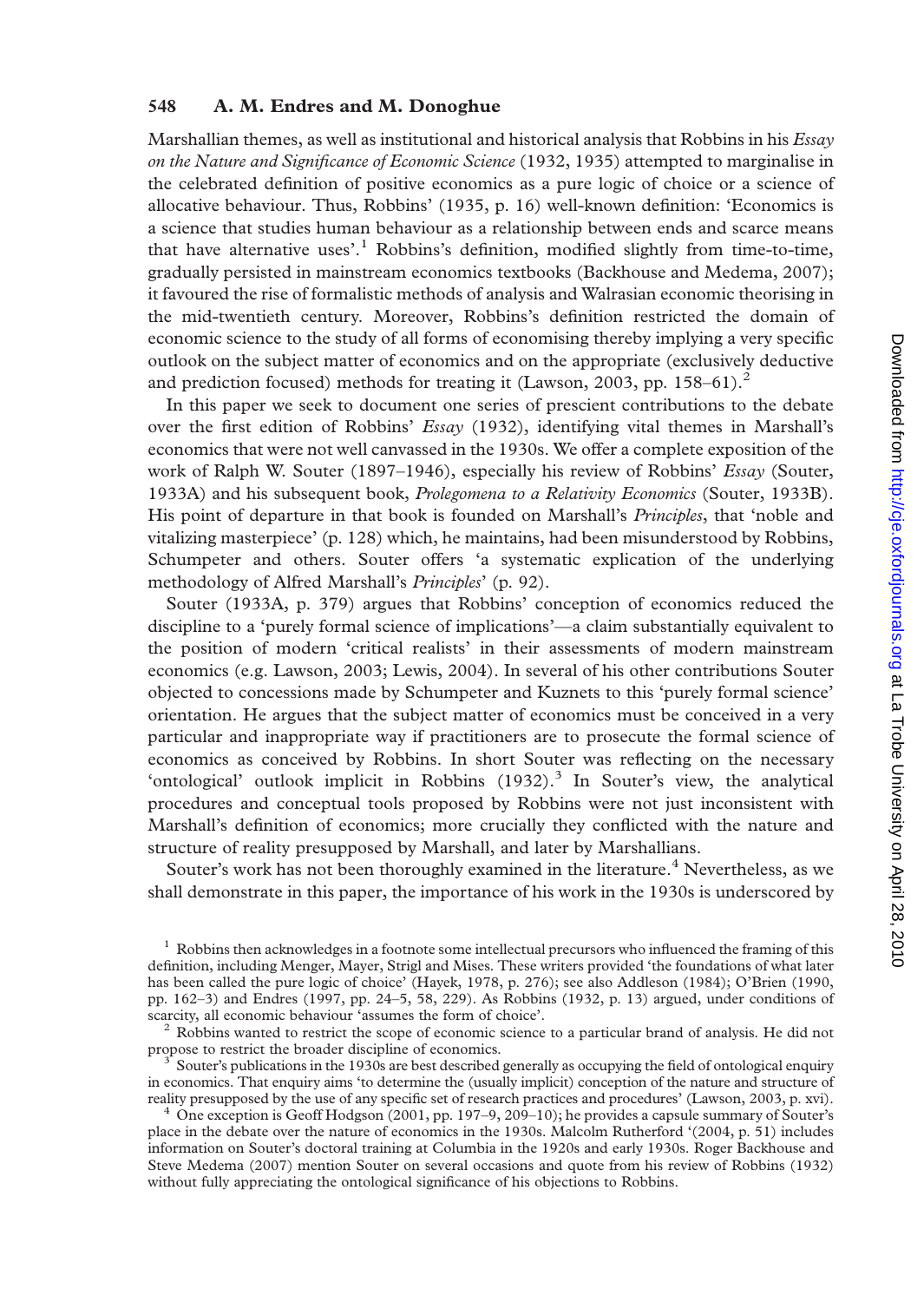#### Defending Marshall's 'masterpiece' 549

the reactions of contemporaries to his contributions: Frank Knight, Lionel Robbins (in the preface to the second, 1935 edition of the  $Essav$ ) and Talcott Parsons in particular.<sup>1</sup> Milton Friedman, who was taught by Souter at Columbia in the 1930s, was not complimentary to Souter's project: 'Ralph Souter, another of my professors, was a New Zealand economist. He had written a book titled *Prolegomena to a Relativity Economics*, which professed to be an original approach to economic theory but was almost unreadable, entirely abstract and filled with jargon' (Friedman and Friedman, 1998, p. 46). Friedman's recollection may have been accurate as far as the style of Souter's book was concerned and that style made it difficult for readers at the time to ascertain the substantive content of his work (e.g. Knight, 1934, p. 225). The objective of this paper is thoroughly to investigate the substance of Souter's criticisms of Robbins' Essay.

The next section of this paper will offer a concise intellectual biography of Souter. Section 3 appraises the main points in Souter's (1933A) critique of Robbins (1932). Section 4 examines principal supporting propositions in Souter (1933B), which are developed to bolster his critique of Robbins (1932). Section 5 considers contemporary reactions to the Souter critique and elaborates on Souter's purported 'explication' of Marshall's 'underlying methods'; the relationship between static and dynamic economic analysis together with the concept of time in economics; the nature of the equilibrium concept Souter attributes to Marshall and his suggestions for extending and improving upon Marshall's demand–supply analysis. In Section 6 comparisons are drawn between Souter's ideas and more recent interpretive studies of 'evolutionary' themes in Marshall's work. We find that Souter adopts an ontological stance (originally suggested by Marshall) when inveighing against incursions from Robbins, Schumpeter and others who had welcomed the opportunity for treating economics as a 'purely formal science'. *Inter alia*, the formal science approach relied on a notion of equilibrium that Souter, on behalf of Marshall, wholeheartedly rejects. Section 7 summarises our main conclusions.

#### 2. Souter: intellectual biography

Ralph Souter attended Otago University in Dunedin, New Zealand, as an undergraduate either side of the First World War. He completed a double MA in both Philosophy and Economics in 1923 (Donoghue, 2007, p. 261). He imbibed two main doctrinal influences while at Otago. First, in philosophy, Hegel was a major figure in his early intellectual development, due largely to the training he received from his philosophy instructor, the Hegelian philosopher F. W. Dunlop. Souter's subsequent methodology of economics showed the impact of both Hegelian philosophy and certain developments in the history of physics, particularly views on early twentieth century physics as expounded in the works of A. S. Eddington. Souter's borrowing of terminology from physics is very distinctive in his critique of Robbins. Furthermore, the Hegelian view of history appeared to give him the impetus to appreciate the interdependencies of various social sciences as well as their reliance on ethics, the connections between the development of social science and the environment under examination, and the 'organic' nature of social and economic change.

Second, in economics, his early training was founded to a large extent on the eighth edition of Marshall's Principles (1920). His external examiner for the MA was

<sup>1</sup> Fritz Machlup (1936, p. 39) made a dismissive comment on Souter's work, maintaining that it was 'more heavily interlarded with Hegelian philosophy than a normal economist can stand. A still great antipathy to methodology was the outcome of the discussion'. See also Terence Hutchison (1938, pp. 62, 78) who quibbles over minor points in Souter (1933B).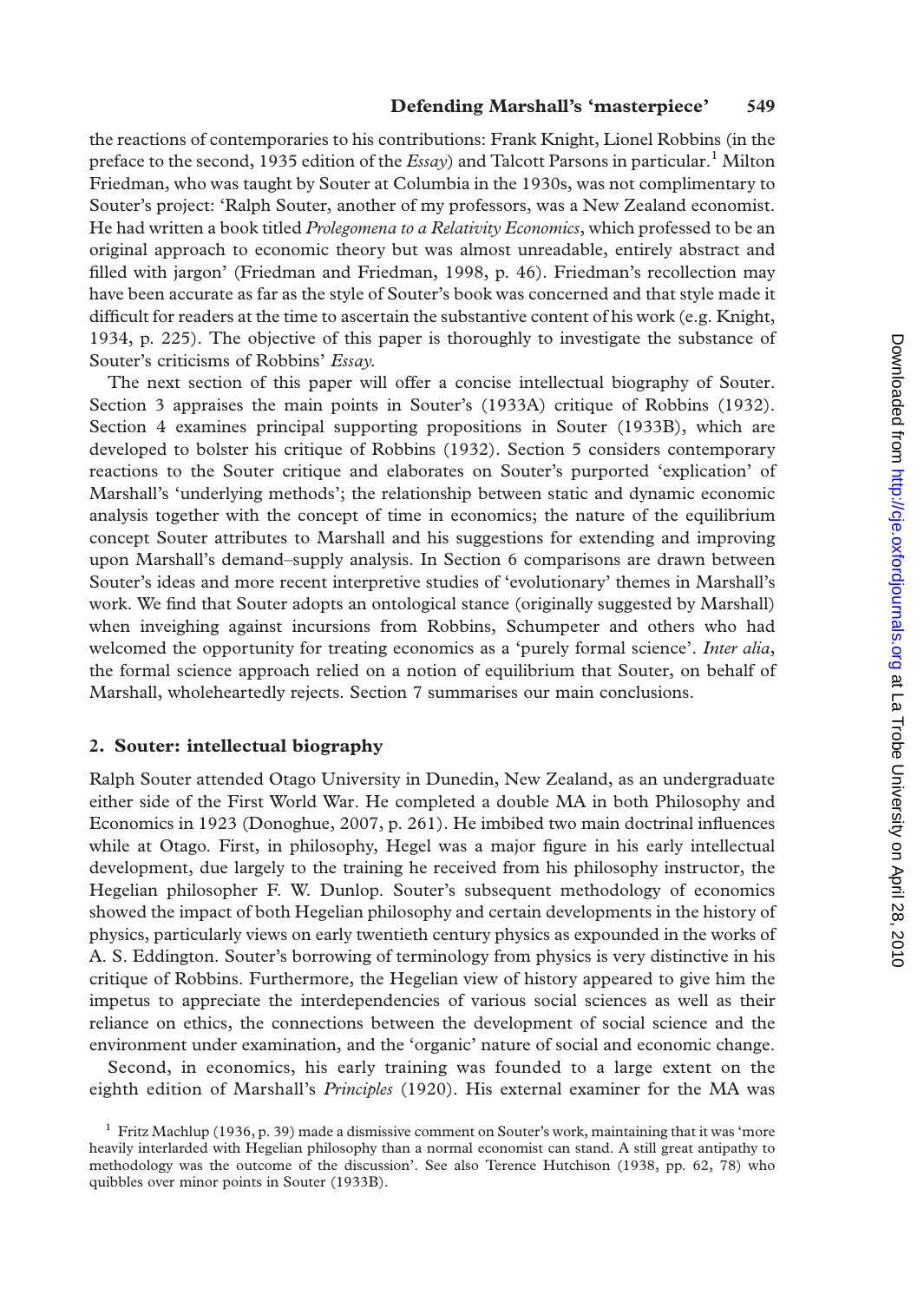J. S Nicholson, an important figure in the early twentieth century 'Marshallian School of Economics' (Beccattini, 2006). Souter completed a PhD in economics at Columbia University in 1930; his dissertation was guided by Wesley Mitchell, James Angell and John Maurice Clark and later appeared as a book on 'relativity economics' (Souter, 1933B). He lectured at Columbia until 1935 and then accepted the position of Professor of Economics at the University of Otago. His academic career was comparatively short. Most of his published work appeared before he left Columbia. Apart from his two major works dealing with 'relativity economics' and the associated critique of Robbins, which we shall discuss in detail in subsequent sections of this paper, Souter (1930A, 1930B) offers some insights into what may be called the theory of economic dynamics. In these publications he demonstrated, for example, the influence of Marshall's ideas on the long period supply curve. Marshall's long period curve allowed for irreversibilities in the economy conceived as a historical process; it also embodied innovation, which was not easily accounted for in what Souter understood were standard equilibrium treatments of the supply curve. In responding to Simon Kuznets' (1930) contribution showing the inapplicability of Walrasian-inspired equilibrium economics to the dynamics of the business cycle, Souter (1930A) pleaded for the rehabilitation of Marshall's more highly developed treatment of the equilibrium concept. He objected to Kuznets' assertion that in *all* equilibrium conceptions of the economy departures from equilibrium must be due to exogenous disturbances (war, famine, etc.), which, in principle, are adjusted to instantaneously. For in Marshall's 'monumental life work', especially in connection with his biological *obiter dicta*, the economic system is apprehended as an organism in which 'incentives to growth or change may arise within the organism as well as the environment and...so-called dynamic adjustment is, in the sphere of organic life, merely an abstract phase of concrete organic adaptation' (Souter, 1933A, pp. 53, 55). According to Souter, leading researchers on business cycles, including Kuznets, should not exclude considerations of Marshall's ideas on dynamic change simply because he used the term equilibrium.

In New Zealand from 1936 until his death in 1946, Souter produced only one major publication. He extended his broad philosophical approach to economics by considering the theory of economic policy. Here we again find a notable Marshallian theme. Souter (1939) promoted Marshall's idea of 'economic chivalry' in a debate among New Zealand economists over the insulation of the local economy from international market forces. He argued that as a 'vigorous infant nation' New Zealand would not be served well by 'an allembracing State Socialism'. In a similar vein to Marshall (1907) Souter warned of the menaces associated with collectivism. By contrast, implementing a system based on 'economic chivalry' would lead neither to a crass 'materialism nor to totalitarianism' (p. 13). He implored economists to entertain larger questions of economic philosophy; this meant retaining in view Marshall's comprehensive (and more precise) conception of 'maximum net advantage' as part of a systematic approach to economic and social policy and as a means ultimately to realising the possibilities inherent in economic chivalry. In this view it was entirely inappropriate to consider the economic role of government in isolation. The government's responsibilities in economic and social reform must be considered as a whole; these responsibilities need to mature to the point of advancing beyond a 'purely manipulative or compensatory mechanistic approach' such as formulating technical methods for controlling business cycles using a finely calibrated interest rate policy, formulating methods for providing public countercyclical expenditure and designing complex regulations for restricting international trade. For Souter 'economic chivalry' necessitated the creation of a decent society in which the role of government was to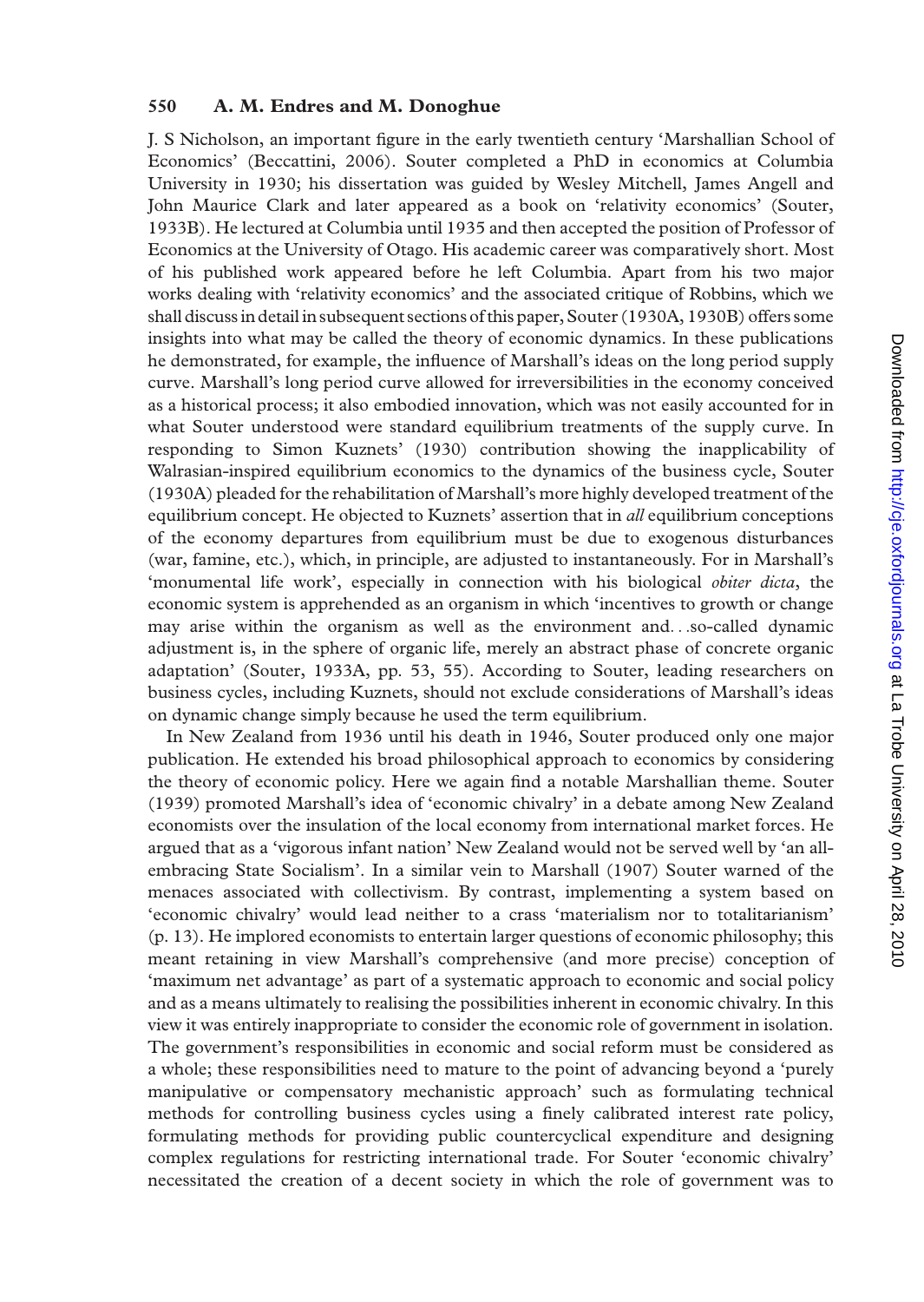encourage an organic process, viz the 'diffused moralisation of the economy' in harmony with the economy understood as a progressively evolving organism. A truly 'socialised individualism' would be the happy outcome (Souter, 1939, p. 14). In his last publication, Souter (1939) offered an elaboration of Marshall (1907) in a concrete case; it was strikingly consistent with modern interpretations of Marshall's agenda for creating a fair and noble society (e.g. Gerbier, 2006).

# 3. The review of Robbins' Essay in the Quarterly Journal of Economics

Souter (1933A, p. 378) set the scene for a comprehensive review of Robbins (1932) with an assertion that Robbins was laying down a challenge to the 'further organic development of the Classical Tradition ... that has so far received its highest integration in the work of Marshall'. For Marshall, economics was one of several disciplines devoted to social analysis. As always, certain types of analysis were excluded within specific disciplines by a predominant ontology, that is, in Souter's expression, by the creation of 'distinctive attitudes towards a common ''subject matter'''. Robbins' intention was in fact precisely to shape a particular attitude toward the subject matter of 'economic science' as a branch of social analysis; that science would have a distinctive scope and method giving it independence from other social sciences. In short, as is now well known, Robbins confined the scope of positive economics to the study of allocative behaviour in an environment of resource scarcity. Any kind of allocative behaviour qualified for inclusion in the subject matter of economics. Economics was substantially equivalent to a science of choice. By contrast with Marshall and earlier classical writers who had been exclusively concerned with the causes of material welfare (Robbins, 1935, pp. 6–9), Robbins's formulation radically changed the focus of attention: the core subject matter of economics was to be concerned with all human activities involving choice (which, in addition, complemented the standard infrastructure of price theory).

Souter correctly pointed out that Robbins intended to prescribe a particular form for analysing choice. Choice was always and everywhere to be regarded as consistent; it was to be apprehended as a sequence of behaviours forming a 'rational unity' (Souter, 1933A, p. 384). As Souter remarked wryly, Robbins's formulation could apply equally to the allocative behaviour of a Crusoe or a Lenin. By definition, the Robbinsian choice problem applies in any system of economic organisation (pp. 381, 388).

In the Robbinsian definition, the scarce *means* of choice as well as the technical methods for their efficient use are given for the purpose of analysis. The ends of choice are indisputable goals of economising behaviour; they can be studied in a value free manner. Economic science is for Robbins 'entirely neutral' as far as choice is concerned; it need not beg any ethical questions (Robbins, 1935, pp. 32, 56 n. 2, 84–6). Furthermore, there is no need for economists to trespass into psychology, sociology or physiology to understand, respectively, the process of choice, the socio-institutional determinants of choice or the biological basis of human needs that may originally drive choice behaviour. Finally, the ends of economising behaviour need not have a materialist basis as required by Marshall and the classical economists.

The abstract representation of economising behaviour proposed by Robbins (1932) had its origins, at least as far as the intellectual influences acting on Robbins were concerned, in second generation 'Austrian' economics (Hans Mayer, Ludwig von Mises, Paul Rosenstein-Rodan and Richard Strigl) (Endres, 1991A, p. 280). Specifically, Souter recognised this influence in the close correspondence between logic-of-choice theorising of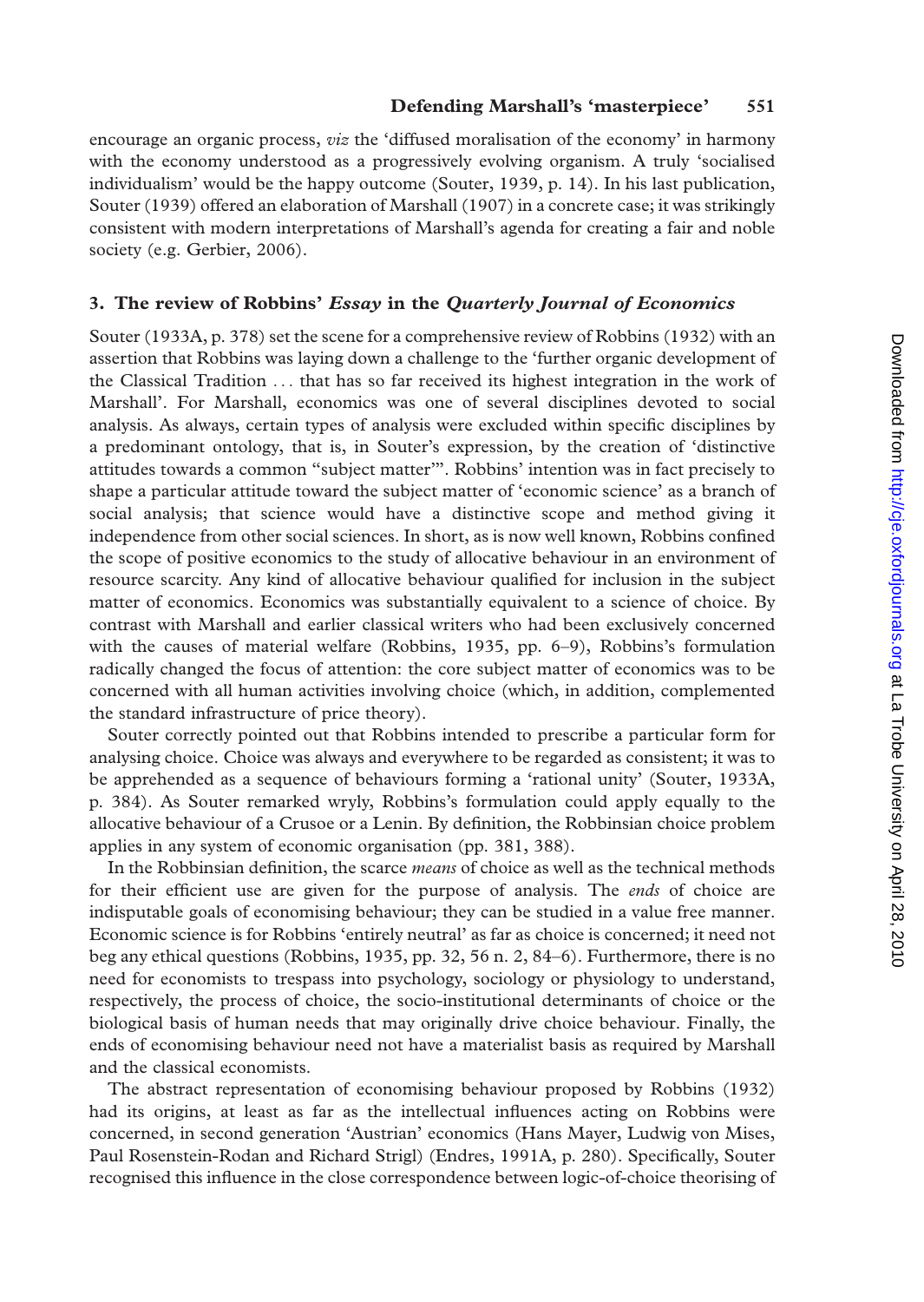Hans Mayer and Robbins's formulation.<sup>1</sup> The simplifying assumptions in the 'Austrian' approach enabled the construction of a choice framework for a generic, rational economic agent.<sup>2</sup> Souter labelled this 'static formalistic theorizing', which is to be contrasted with studies of economising 'in the concrete' (Souter, 1933A, pp. 382, 383). This type of theorising was a precursor to the construction, mostly post 1935, of fully axiomatised and mathematical systems representing, *inter alia*, the characteristics and conditions facing the generic economiser.

Against 'formalistic theorizing' Souter preferred to understand human behaviour as more often irrational and error-ridden. Moreover, actual behaviour is an intermixture of values, psychological and physiological drives, and the result of history—all of which were legitimately within the purview of economic theorists and all of which added substantive content to the analysis of economising. $3$  The concentration by the Austrians and Robbins on the mere form of economic theorising led to a 'static' outlook on their subject matter, whereas the path of history might be instrumental in influencing the formation of the ends of choice. In an article pre-dating the review of Robbins (1932), Souter (1930A, p. 60) maintained that economisers can 'change their modes of response (in many instances unpredictably) with the passage of time'. In his review he remarks, similarly, that individual economisers must be endowed 'with the power to transcend Time and to ''look before and after"' (1933A, pp. 387–8). The generic agent in Robbins is not so endowed.<sup>4</sup>

Souter's criticism of Robbins's position is summarised in the following passage:

an actual, static abstract system of 'preferences' is accepted as a datum behind which, as 'economic theorists' we are forbidden to go. [Economics] ... is merely the formal implications of 'human behaviour'—regarded as an abstract activity. (Souter, 1933A, p. 383 italics in original)

Nothing in this passage could have been further from Marshall's objective of 'pursuing the concrete'. Marshall was much less interested, according to Souter, in employing highly abstract chains of deductive reasoning. Robbins, by contrast, appeared to be insistent on turning economic science into a narrow, 'abstract formal' discipline putatively 'in pursuit of perfect formal precision'. In fact, consistent with Robbins's objective would be the elimination of references to underlying causes of material welfare and, in the limit, the transformation of economics into pure mathematics (Souter, 1933A, p. 385). Again, on Souter's reading of Marshall, 'true' precision in economics was achieved by lowering the level of abstraction and removing mathematics to appendices, thereby enhancing the ability of economists to understand and explain real economic phenomena such as economising behaviour (pp. 385–86).

Robbins (1932, 1935) founded the 'significance of economic science' on analysing generic human behaviour as an abstract relationship between scarce means and competing

 $1$  Though we should be mindful of the fact that, while 'Austrian connection in Robbins's work is thus im-

portant... it is not exclusive of other influences or completely overwhelming' (O'Brien, 1990, p. 167).<br><sup>2</sup> Thus Robbins' (1932, p. 136) definition of 'rational' turns on the notion that economisers 'know' what

they prefer and are fully 'aware of the objective implications of choice'.<br><sup>3</sup> Souter (1933B) is the first economist to use the term 'economic formalist' to describe those involved in this kind of theorizing (p. 387). Elsewhere he uses the phrases 'formalistic economic theory' (p. 386) and 'pure formalist' (p. 394) to indicate the trend in mainstream economics toward overly abstract approaches to the subject matter of the discipline. On the development of formalism in twentieth century economics see Arjo Klamer (1995). Mark Blaug (2003, p. 145) refers to a 'formalistic revolution' post-1950, which was 'marked ... by an absolute preference for the form of an economic argument over its content'. <sup>4</sup> Souter's lament on the absence of history in the Robbinsian scheme is reminiscent of Thorstein Veblen

<sup>(1898,</sup> p. 389) who excoriates traditional representations of the 'economic man', which give that agent 'neither antecedent nor consequent'.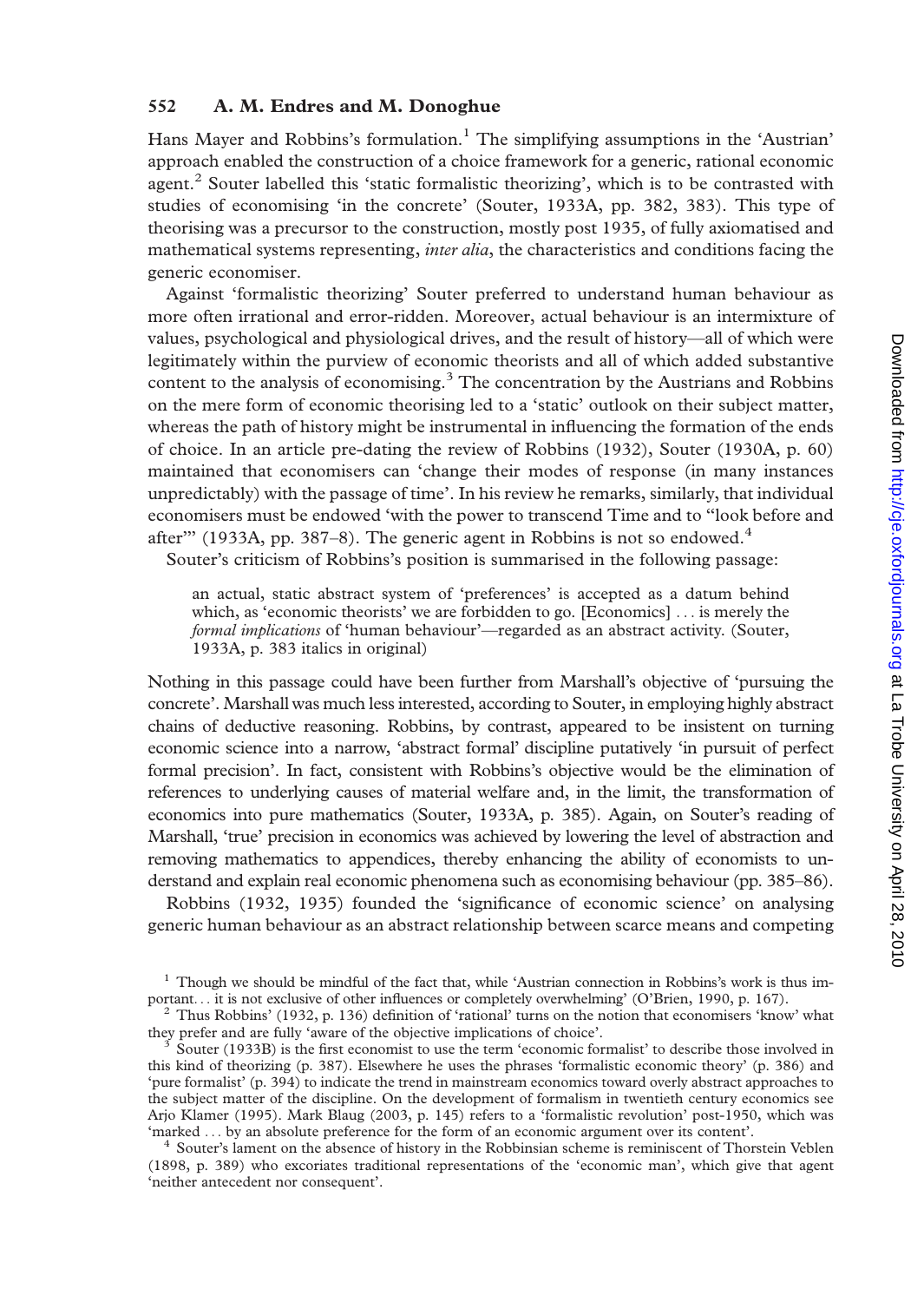ends. The generic agent acted rationally in the sense that it possessed an 'ability to choose with Knowledge' (Robbins, 1935, p. 157). The core of economic science was the pure logic-of-choice and it provided the behavioural foundations for price theory. Now according to Lawson (2003, p. 160) 'Robbins seems to leave little doubt that economics is not about understanding action as it occurs ... but about facilitating a tool or technique of *rational action'* (italics in original).<sup>1</sup> Souter (1933A, p. 390) expressed this very point: there was no need, following Robbins, for economists to know the 'concrete nature' of an economiser's 'means and end'. Therefore, there is no scope in economics for understanding actual choice. Five main supporting propositions make up Souter's critique of Robbins's fundamental logic-of-choice technique. We shall now deal with each of these seriatim.

## 4. Five core propositions in Souter's critique

## 4.1 Arbitrary restrictions on the scope of economic theory

The construction of economic theory cannot meaningfully be carried on independently of the insights gained by, and methods employed in, other social sciences (Souter, 1933B, pp. 38–9).

Economics is necessarily and inevitably dependent upon sociology, upon psychology, upon technology. And its development is dependent upon, and in innumerable ways limited by, their development. It is therefore in the interests of all alike to effect organic relationships one with the other. (Souter, 1933A, p. 399).

By comparison with more harmonious relationships among the natural sciences in the 1930s, Robbins contributed to a discernible atmosphere of 'pathological mutual distrust' between economics and other social sciences. And Robbins' insistence on distancing the analysis of economizing behaviour from psychology and ethics reinforced this pathology.<sup>2</sup> Souter (1933B, 94n) proceeded to use the phrase 'economic imperialism' for the first time in economics, though he did not mean that it should imply the use of the logic-of-choice model to trespass on the domains of other social sciences. Thus, the

salvation of Economic Science in the twentieth century lies in an enlightened and democratic 'economic imperialism', which invades the territories of its neighbours, not to enslave them ... but to aid and enrich them and promote their autonomous growth in a very process of aiding and enriching them.<sup>3</sup>

# 4.2 The neglect of time

The logic-of-choice formulation is an 'abstraction from Time and a rational ordering of activities in Time' (Souter, 1933A, p. 389). Souter meant to communicate several

<sup>1</sup> This reading of Robbins' procedure is confirmed by his contemporaries: Knight (1934, p. 228) and Parsons (1934, pp. 513, 517); see also Kirzner (1960, ch. 6) and Addleson (1984). Recently Ross (2005, p. 90) stated the matter as follows: 'Robbins does not ... imply that economic analysis aims at describing the causal mechanisms of choice ... Economics studies instead the *abstract* logic of choice, identifying by formal deduction the constraints on behaviour that must follow the *mere fact* that choice among scarce objects of preference goes on' (italics in original).<br><sup>2</sup> In a lecture predating the *Essay*, Robbins was adamant: 'I doubt whether anything which has been written

by psychologists has the slightest value for an economist' (cited in Susan Howson, 2004, p. 430). Recently Shira Lewin (1996, p. 1295) rediscovered 'a pathological pattern in the relationship between economics and other human sciences' dating from the mid-twentieth century. Lewin's article deals specifically with economists' 'declaration of independence from psychology' (p. 1319).<br><sup>3</sup> Souter was the first to use the term 'economic imperialism' in social science discourse, a point that has

been noticed by historians of sociological thought; see, for example, Swedberg (1990, p. 14).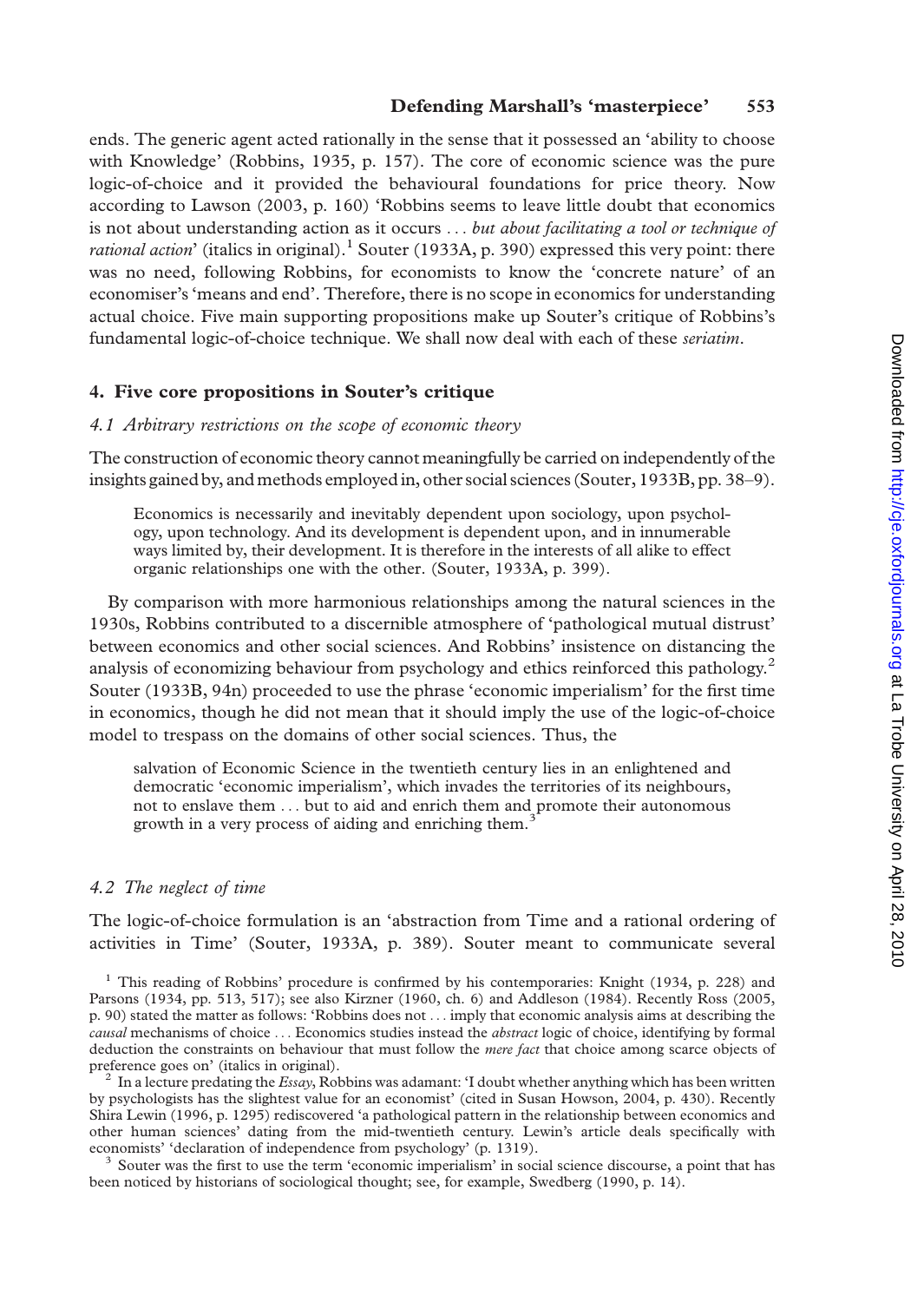important lessons in making this statement. First, economists who adopted Robbins' suggested theorising technique are barred thereby from investigating the formation of economisers' ends (alternatively, 'preferences'). Preferences are likely to be 'the result of a process' that individuals had formed by past experience and continuously remoulded as they reflected on past errors in attempting to achieve their ends. Second, and more importantly, Souter interprets Robbinsian economising activities as a succession of discrete, robotic, reversible acts; they are represented as a 'mere formal mechanics' (p. 389). In analysing the construction and use of traditional two dimensional demand schedule representations of consumer choice, Souter (1933B, p. 44) draws a distinction between 'functional time' and 'historical time'. Abbot Usher (1949, p. 148) noticed that Souter's 'functional time' category was equivalent to the more widely known 'Newtonian time'. Newtonian time was 'spatialized' in that 'movements may proceed indifferently in either direction'. Scientific procedures in the Newtonian paradigm were set in terms of completely 'reversible temporal relations'.<sup>1</sup> Following certain contemporary developments in physics, Souter understood that time, space and mass are not only inseparable; they are relative to the observer.<sup>2</sup> No meaning in this view could therefore be given to isolated instants of time (independently of a real observer) or to the absolute instantaneity of events (such as present economising decisions and present demand prices). By contrast, O'Driscoll and Rizzo (1985, p. 53) demonstrate how in Newtonian scientific procedure, present and future cause and effect relations are established instantaneously. Such procedures were anathema to Souter (1933B, pp. 36–9). Spontaneous discovery and 'creative emergence' (p. 34) in the economizing process could not be explained. Moreover, the 'abstract apparatus' of the demand curve relating price and quantity in Newtonian time is not congenial to Souter's aspiration to treat the subject matter of economics viz-economic life as uniquely contextual and also developmental. Narrowly conceived by post-Marshallians, the demand curve is 'intrinsically incapable' of exploring 'the realistic sociological, technological and psychological factors whose concrete processes it symbolically depicts' (Souter, 1933B, p. 38).

# 4.3 Individualistic and atomistic bias

In Robbins' scheme economising is undertaken by fully informed individuals. These individuals are conceived as socially isolated 'atoms' occupying an 'individualistic economic universe' (Souter, 1933A, pp. 391–2). For Robbins, economising may also take place in a collective arrangement, that is, by a 'collocation of atomistic individuals or their representatives'. While the generic economisers in Robbins's logic-of-choice scheme have already calculated over the full, objective consequences of their choices, collective choice has a different informational basis. Advice from 'an economist' is a prerequisite for collective economising. The economist must 'counsel the atoms never to act collectively without knowing' the full costs and benefits of choice. Moreover, the economist's advice cannot be ambiguous, though Souter points out that, in this role, inevitably economists must subordinate their economic science to philosophy (p. 393). Robbins would not have

<sup>&</sup>lt;sup>1</sup> Here Souter (1933B) betrays the influence of A. S. Eddington's (1929) The Nature of the Physical World, which he frequently cites. Eddington provides an interpretation of Einstein's theory of time and space (Souter, 1933B, p. 36 ff).

<sup>&</sup>lt;sup>2</sup> Gerald O'Driscoll and Mario Rizzo (1985, p. 53) also use the term 'Newtonian time' paralleling Souter's category—'functional time'. In the Newtonian conception (as compared with Einstein's) 'time is spatialized; that is, its passage is represented or symbolized by ''movements'' along a line ... [T]ime is fully analogized to space, and what is true of the latter becomes true of the former'.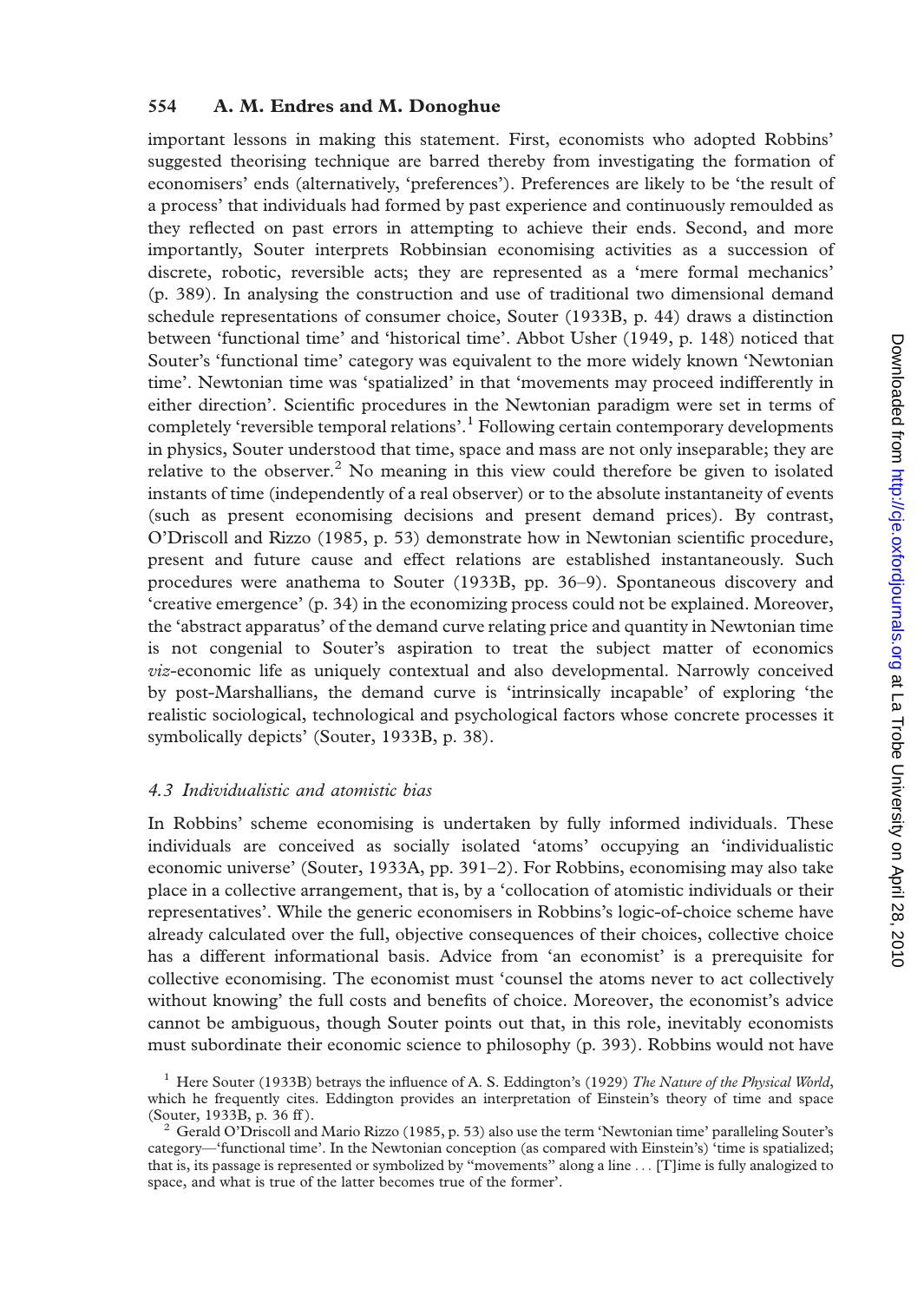been comfortable with this conclusion given his desire completely to segregate economics from other disciplines.

There is, however, much more to Souter's critique of Robbins's atomistic bias. Souter was especially concerned with ontological implications. The so-called 'atomistic economic universe' forming the subject matter of Robbins's economic science, is presented as a determinate, 'mechanical constant'. Souter asserted, by contrast, that economists be concerned with economic life as an open-ended 'organic' process (p. 393). In respect of the most appropriate analogies to be employed in economists' discourse, Souter proposes two options:

- (i) First, he asks what would be the 'significance of economic science' (to use Robbins's phrase) if the point of departure for defining economising behaviour was 'an expanding economic universe' rather than an environment with ever present resource scarcity? (Souter, 1933A, pp. 395–6).
- (ii) Second, in his book contribution he proposes that economists examine economising by thinking in terms of an organic process. Here the context of choice is analogous to a 'living self-developing system' (Souter, 1933B, 36 n.).

The use of (i) and (ii) were complementary; they both express open-endedness rather than determinateness. For example, whether it is individual or collective choice, the very working out of the consequences of a choice changes the data (or original choice parameters) when the process is open-ended. Robbins' 'scarce means' are transformable. The essential spirit of Souter's argument on this point is that Robbins is unable to entertain alternative conceptions of economising that are not founded on atoms moving like particles in a closed, clockwork-like, determinate system. A defining characteristic of the alternative conception in Souter's mind is the recognition of indeterminacy and uncertainty in economic processes.<sup>1</sup>

## 4.4 Mathematical form versus content

Souter's review refers to the 'mathematical school' of economics (presumably the growth of economists utilising Walrasian simultaneous equation methods) (Souter, 1933A, pp. 394, 395). He asserts that the school is implicitly supported by Robbins' definition of economic science since it incorporated the logic-of-choice. In analysing market interdependencies the derivation of demand and supply equations takes for granted underlying economising behaviour on the part of consumers and producers, respectively. There is 'complete mutual determination' in the mathematical system representing the generic economic structure of a market economy. This school of 'pure formalists' assumes that all relevant data are constant for economisers on the demand side (tastes, technology, etc.) in order to render the system determinate. One-off exogenous changes (in tastes, technology, etc.) are accommodated insofar as these are allowed to work themselves through the system of mutual determination without altering its fundamental generic structure (Souter, 1933A, p. 397). Yet these 'long period or general equilibrium functions' are in fact

 $<sup>1</sup>$  Evident here is the indirect influence on Souter of a pattern of thought widely canvassed in contemporary</sup> physics and originally due to Werner Heisenberg. At points in Souter (1933A, p. 383 n. 1, 395 n. 6), there is reference to Eddington (1929) in which the 'Principle of Indeterminacy' (pp. 220–3) is exposited. Heisenberg's principle stated that a particle may have position or velocity but not both. It implied that an observer can influence position and velocity so it is impossible to determine both particle position and velocity at once. Precise predictions of position and velocity are therefore impossible. On the neglect of Heisenbergian uncertainty in economics see Thomas Weisskopf (1979).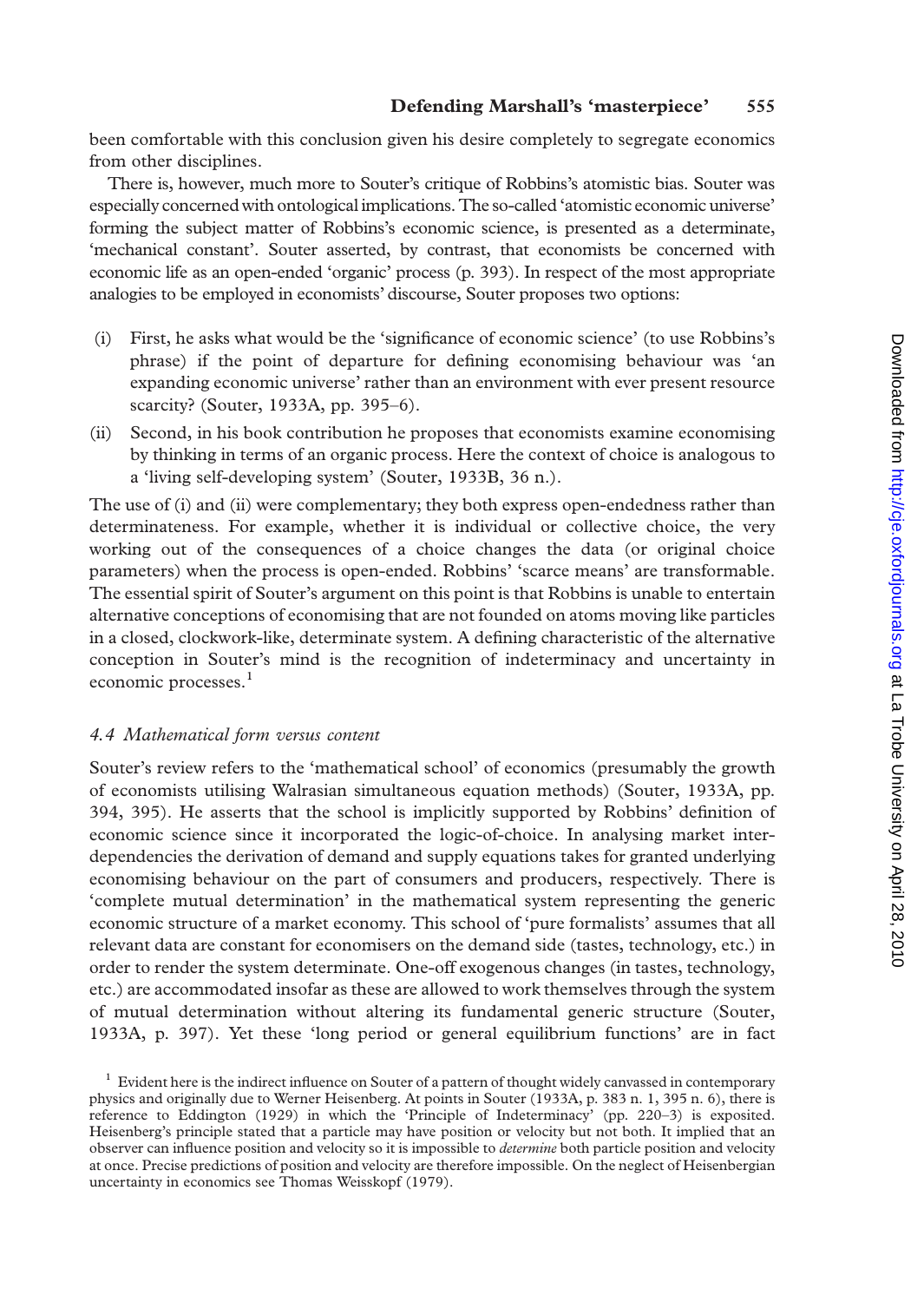'dependent upon social-psychological analysis' on the demand side and on 'sociological and technological analysis' on the supply side. Robbins attempted to sideline these socalled 'non-economic' investigations. The 'mathematical school' wedded to 'sheer formalism' followed suit (Souter, 1933A, p. 397 n8). That such non-economic investigations must support and preserve the determinateness and predictions of the entire general equilibrium structure effectively renders them redundant, if not empty. Mathematical form triumphs over content. Furthermore, casting economic theory in mathematical form obviates the necessity for explaining economising behaviour 'in the actual economic world' (p. 397). For Souter, the beguiling element in the employment of mathematical methods was the subordination of realism in the search for 'certain' abstract, formal representations.

## 4.5 Positive versus normative economics

For Robbins the logic-of-choice provided generalisations about economic behaviour entirely in the abstract. That such generalisations were potentially normative had not occurred to him. Anticipating later developments in the theory of decision-making under conditions of scarcity and uncertainty, Souter made the following claim:

Formal logic ... is a 'normative' science when considered in contradistinction from 'the psychology of reasoning' that merely investigates how we are acting. From this standpoint, logic tells how we 'ought' to reason ... as against how we do (Souter, 1933A, p. 402).

This passage summarises the difference to emerge later in twentieth-century economics between proponents of universal optimisation and unbounded rationality (e.g. Milton Friedman, 1953, ch. 1) and those preferring behavioural assumptions originally promoted by Herbert Simon (1987) as 'bounded rationality'. Paralleling these developments was the recognition that normative approaches to decision-making (e.g. optimisation models based on subjective expected utility) were in fact *normative* as opposed to descriptively accurate accounts of economising based on bounded rationality (Laville, 2000B). While Souter agreed with Robbins that positive economics need not delve into the choice-makers' ends or cast judgement on the ethical aspect of those ends, he departs from Robbins in maintaining that the logic-of-choice is a normative scheme. A normative economic science is therefore possible and acceptable for Souter.

Robbins' positive-normative dichotomy was too limiting. For Souter (1933A, p. 403), the discipline of economics offers a 'hierarchy of levels of discourse', all of which contain normative elements though none of these are concerned with 'philosophical ethics' as such.<sup>1</sup> When economists employ 'an already developed abstract conception of the ethical end (let us say ''maximum net social satisfaction'')' they may confine themselves to an investigation of the logical implications of that end or to conditions under which that end is in fact realised in a concrete situation. At this level of discourse, economics would be superficially 'normative'; it would study how an economy 'ought to work, as distinct from a study of how it does work'. Yet it would still be 'scientific' for it would not be concerned

<sup>&</sup>lt;sup>1</sup> According to Souter, philosophical ethics formulates 'the rational implications of the concept of an ethical end, and so discover its content' (Souter, 1933A, p. 402 n. 3).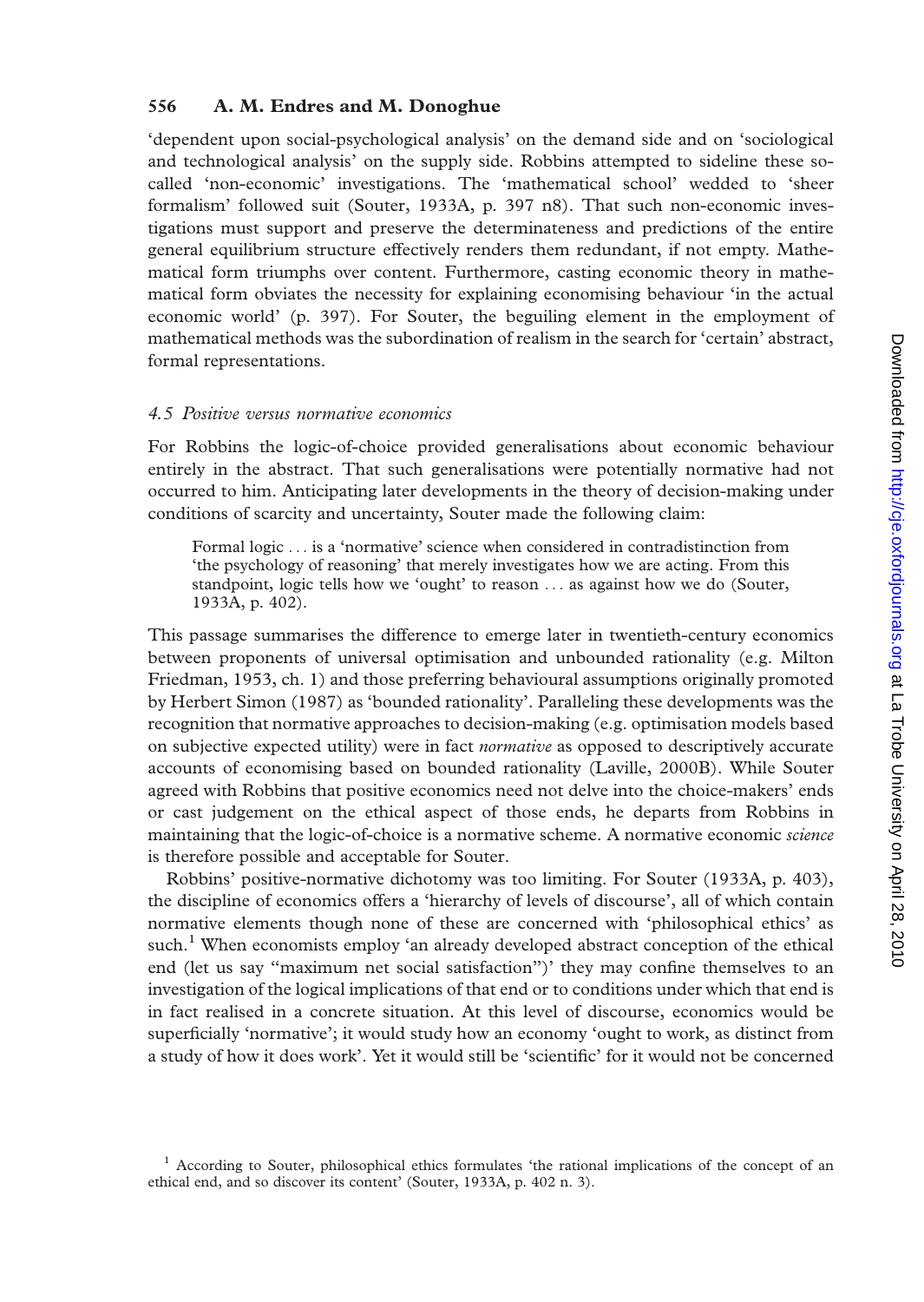with ethics proper.<sup>1</sup> Failure to distinguish between normative and ethical questions, and denying all normative economics the status of 'economic science' could only be the result of an erroneous supposition that normative economics must be concerned with the actual content of ethical valuations and obligations (Souter, 1933A, pp. 401–2).

To be sure, the logic-of-choice as a representation of economising behaviour appears as 'mere abstraction' (p. 404). Abstraction yields useful heuristic devices for economic theorising. However, the matter is more complex than Robbins allows. More usually the abstraction is formulated in terms of the metaphor of a mechanism that is regarded as a useful guide to the right, proper or correct resource-allocative decision procedure. The choice mechanism assumes 'absence of ''error'''; it therefore imposes 'intolerable and insuperable complications of calculation' on the individual decision-maker (p. 401, n2). Collapsing the core of economic science and locating its significance in the formal logic-ofchoice carries with it 'logical inferences as to the necessary implications of ... judgements' based on the decision-maker's ability and valuations (p. 408). Souter's complaints are substantially equivalent to modern literature, which suggests abandoning optimisation theory altogether (e.g. Laville, 2000A, 2000B).

#### 5. Contemporary reactions to Souter's review

Robbins attributed many of Souter's objections to the first edition of Nature and Significance (1932) to 'misunderstandings' (Robbins, 1935, p. xxxix). Robbins does not answer very many of the objections we have explored in the foregoing section. In appealing to the very authority of 'eminent scientists' to whom Souter (1933A, 1933B) refers, Robbins asserts that these scientists would not share Souter's 'very low opinion of the methods of mathematical economics' (1935, p. xxxix). No attempt is made to address Souter's elaboration of the consequences and ontological implications arising from the wholesale adoption of mathematical methods in economics.

In the second edition of Nature and Significance (1935) Robbins considered only one substantive point raised by Souter, namely, the meaning of stationary equilibrium and the functions of stationary equilibrium analysis in economics. For Robbins (1935, p. 100) stationary equilibrium refers not to 'conditions of complete rest ... but conditions in which the various ''flows'' of activity exhibit no tendency to change, or change only in a recurrent cycle'. He proceeds to argue for the usefulness of such a concept in standard price theory and as an adjunct to the demand–supply curve apparatus. When extended to the comparison of different equilibrium positions as in 'comparative statics', the procedure can encompass the study of changes in the flows of economic activity. The path of such changes can be traced from one equilibrium state to the next (pp.  $101-2$ ). Time is indeed incorporated but is treated as a mere technical parameter. This is in fact 'dynamic' economic analysis on Robbins' understanding and it was consistent with his interpretation of Marshall's well-known period analysis.

Was it the case that Souter had simply been guilty of a 'misapprehension' (Robbins, 1935, p. 100 n. 1) when interpreting Robbins's equilibrium concept? On this matter Souter, from the very outset, emphasises the Marshallian pedigree of his analysis. Robbins's notion of stationary equilibrium did not reflect Marshall's idea. Any identifiable

<sup>&</sup>lt;sup>1</sup> Souter (1939) gives a splendid example of this kind of discourse. Souter maintained that Pigou's Economics of Welfare was another example. And 'the prestige of economic science ... would be improved ... if the broad essentials of Pigou's [book] could become a part of the accepted intellectual furniture' (p.9 n. 1, bracketed inserts and italics added).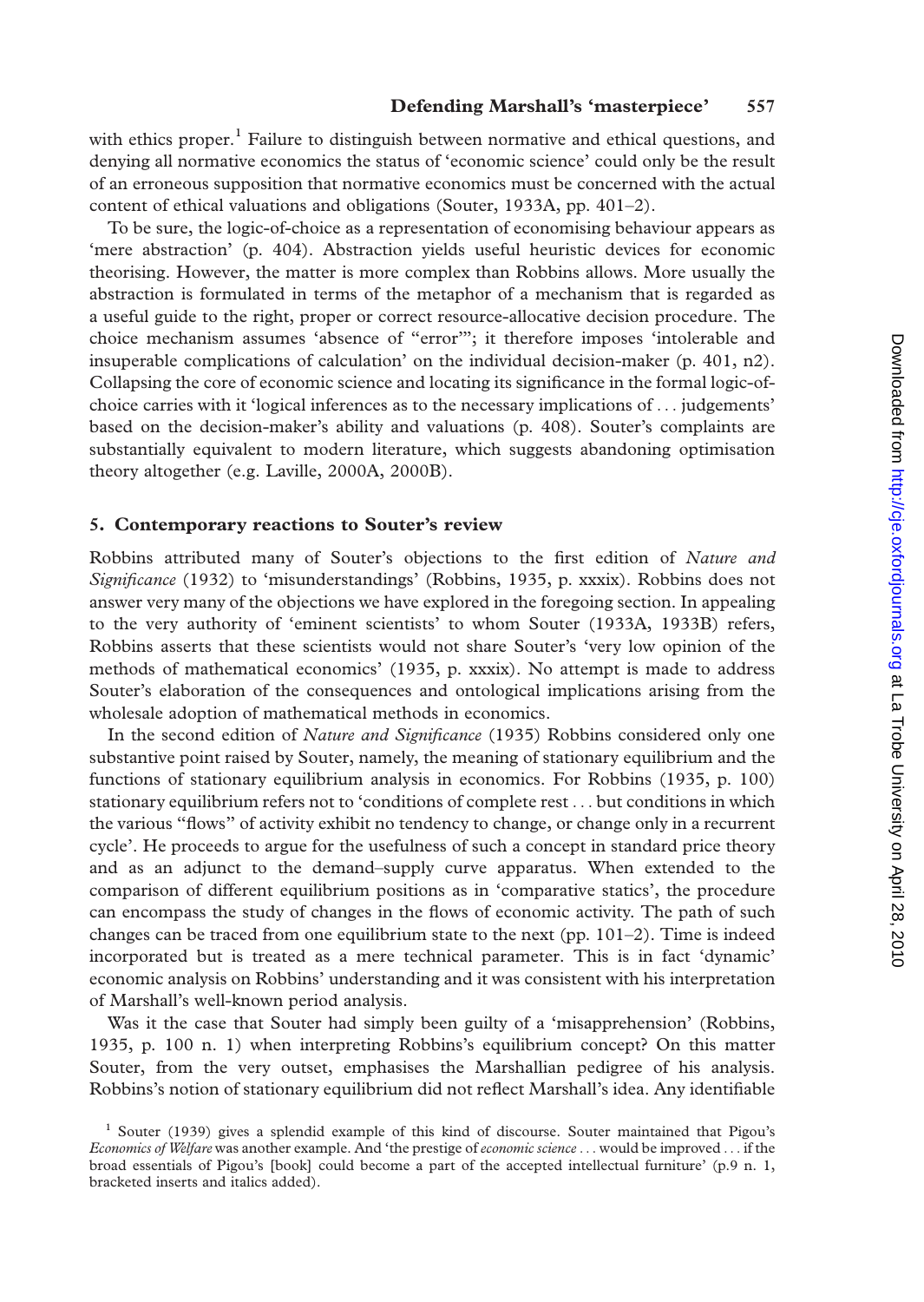stationary equilibrium in a standard demand–supply framework possesses a dynamic element; the equilibrium position represents a balance of forces—'one in which the dynamic forces at work are equal and opposite'. Souter reserves the term 'static' for analysis that eliminates 'all possible causes of change ... by hypothesis' and this, in his opinion, is something that Marshall generally does not do (Souter, 1933B, pp. 23, n22, 28, 29). Using copious quotations from Marshall's Principles, Souter illustrates his point: Marshall's price theory implicitly contains three dimensions—an 'economic pricequantity-time *continuum'* (Souter, 1933A, p. 399, his italics). The time factor underlies Marshall's concept of equilibrium; that 'dynamic' element is completely separate from the one-at-a-time comparative static method that is also made available by Marshall to study a discrete series of changes in equilibrium positions. Souter proposes that

attempts in economics to eliminate Time from 'statics', and to visualize the economic world as a two-dimensional abstraction of time-less demand and supply curves 'leaping from instant to instant through time' involves an ... inherent confusion (Souter, 1933A, p. 31).

Marshall, it is maintained, did not set aside the study of forces responsible for change even while prosecuting equilibrium analysis. To repeat: equilibrium was a situation 'in which the dynamic forces are equal and opposite' (Souter, 1933B, p. 23 n. 22). In other words, those forces are not assumed to be inoperative; they are finely balanced. Thus, Souter believed he was following Marshall in not wanting to remove the potential for change 'even for an instant' (Souter, 1933B, p. 23 n. 22, quoting Marshall). Conditions of recurrent stationariness are acknowledged as a possibility but these were highly provisional depending upon the precise variables the economist chose to hold constant.<sup>1</sup>

Robbins' (1935, p. 102 n. 2) view was that the function of equilibrium analysis in economics was to produce a purely 'theoretical instrument'. Souter raised several interrelated objections. First, Marshall had not generally envisioned that the equilibrium concept be used to study a stationary state as a determinate system.<sup>2</sup> Instead, stationary equilibrium analysis was only useful and important if it could be applied to the 'ordinary business of life' (to use Marshall's oft-quoted phrase); it was not purely imaginary or a mere mental experiment. Second, the Marshallian demand–supply apparatus must be regarded as embodying an 'irreversible' element (Souter, 1933B, p. 29). The equilibrium state was pregnant with ongoing dynamic forces provisionally (and often temporarily) in balance. Nothing meaningful could be deduced from demand and supply schedules without recognising that economists had constructed them; their content was 'relative to the standpoint ... of the scientific observer' (Souter, 1933B, p. 21 his italics). The observer possesses a 'frame of reference' in space and time (p. 21) when using equilibrium theorising, and is thereby making a statement about an aspect of the real economy that is being explained and understood. Souter (1933B, 90 n.) pointedly juxtaposes statements by Marshall and Robbins on this point. Thus, Marshall (1920, p. 369): 'we fix our minds on some central point: we suppose it for the time being to be reduced to a *stationary* state; and then we study in relation to it the forces that affect the things by which it is surrounded, and any tendency there may be to equilibrium of these forces'. And Robbins (1930, p. 194): 'We abstract from various causes of change, and conceive the remaining economic quantities as stationary,

<sup>&</sup>lt;sup>1</sup> According to Souter: 'Hypothetical stationary equilibrium, if conceived in terms even remotely "realistic" is not an instantaneous condition but a round or cycle of activities which is identically repeated' (Souter, 1933B, p. 11, his italics).

<sup>&</sup>lt;sup>2</sup> There is evidence, however, that Marshall vacillated on this point; see Murray Milgate (1987, p. 180).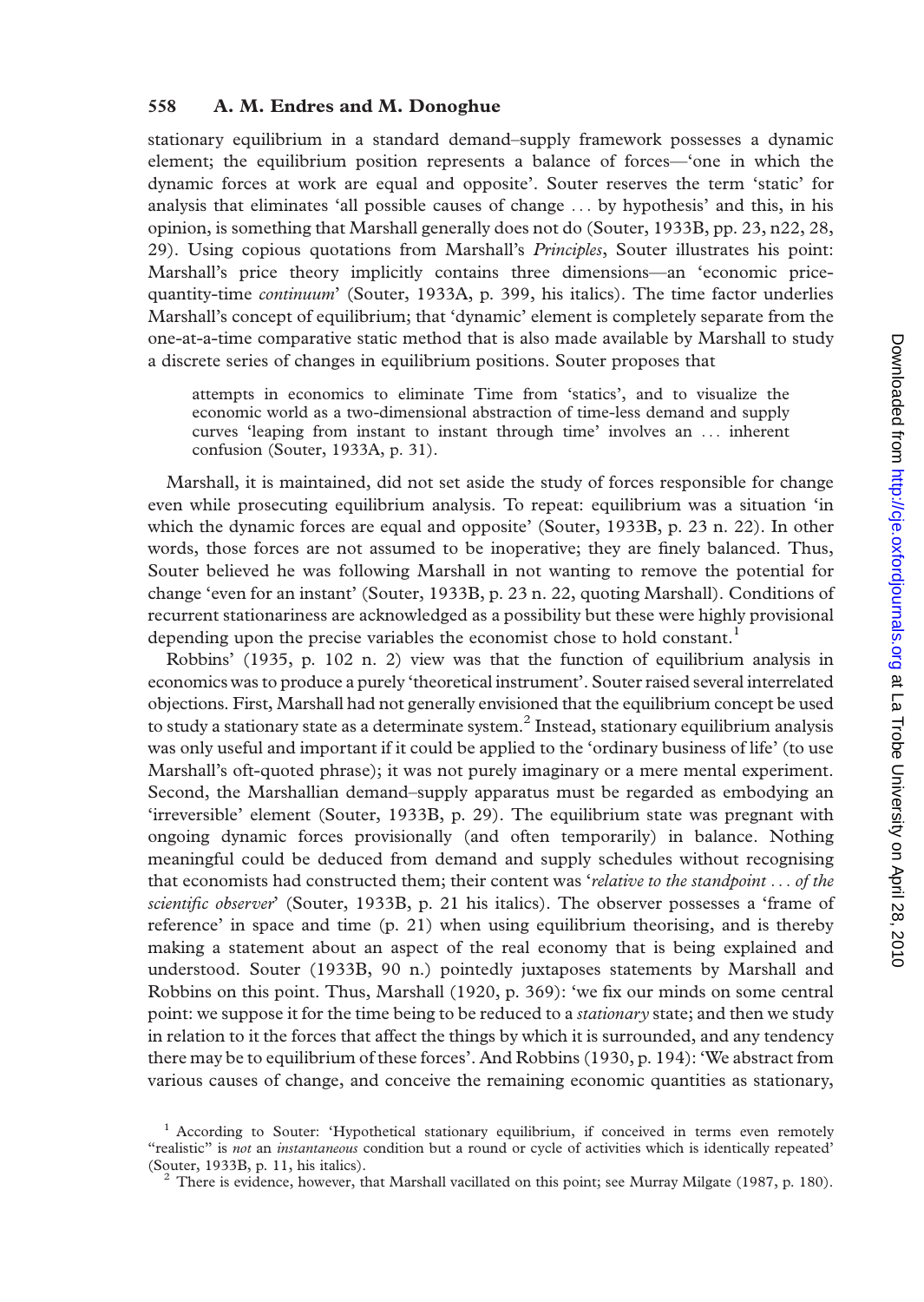and inquire as to their mutual relations'. These passages are striking illustrations that indicate how the focus of analytical attention differed fundamentally in each case: in Marshall, study of the balance of 'forces' that can cause change is central; in Robbins, the economist is interested in the logical relations between stationary economic quantities.

Third, shifts in stationary equilibrium were to be conceived, in Souter's version of Marshallian analysis, as an 'actual historical sequence' (Souter, 1933B, p. 25 his italics). The irreversibility inherent in the long period supply curve is not a theoretical nicety; it turns on questions of 'fact'.<sup>1</sup> Increasing returns could be admitted where long period supply *and* long period demand schedules were constructed. A necessary assumption to keep the continuing 'stationary' equilibrium in place would be a corresponding shift in demand (p. 27). Moreover, 'cycles' of stationary equilibrium were conceivable and must be set in 'time'. These cycles of equilibrium in Souter's sense may well occur in conditions of large-scale unemployment and resource underutilisation (Souter, 1933B, pp. 12–13).

When Souter interprets Marshall's notion of equilibrium as a balance of 'equal and opposite forces' he leaves room for endogenous change. In this view the appropriate supporting analogies are biological, not mechanical (Souter, 1933B, p. 38). In Souter's terminology equilibrium incorporates 'a qualitative, or organic, or emergent element' (p. 44, n47)—an element entirely consistent with Marshall's essay on 'Mechanical and biological analogies in economics' (Marshall, 1925, p. 415) in which it is argued that the forces 'in balance' are not 'mechanical'; they are 'organic forces of progress and decay' (Souter, 1933B, pp. 10, 19). Indubitably, from Souter's perspective Robbins (1935, 102 n. 2) misses the import of these insights when, in reply to Souter, he rejects the charge of studying equilibrium as an 'end in itself' and of regarding 'dynamic investigations' as superfluous. Furthermore, according to Robbins, 'the *raison d'etre* of statical investigation is the exploration of dynamic change [though] ... if we are to proceed to these dynamic investigations, we shall do so the better equipped if we are fully aware of all the implications of full stationary equilibrium' (Robbins, 1935, p. 102 n. 2). In fact Robbins relegates the study of the kind of change Souter wished to incorporate into economic analysis to the sub discipline of economic history. The latter was concerned with ongoing shifts in the parameters of price theory: economic history is essentially the 'explanation of the historical manifestations of "scarcity" (Robbins, 1935, p. 38).

In modern terms Souter was reacting against the early use of equilibrium theorising as a means for ensuring determinateness in formal models—a point that has been recently prosecuted in another context by Lawson (2005) and Lang and Setterfield (2007). 'Equilibrium' has been given two often conflated meanings: (i) it refers to, and is concerned with the formal study of the 'mutual relations' (to use Robbins' phrase) 'used to describe the economic system' and (ii) it refers to, and informs the study of the 'balance of forces' considered as an 'aspect of the economy' that the economist aims to understand (Lawson 2005, p. 431). Lawson's parallel distinction between the 'theoretic' and 'ontic' interests of economic theorists brings into sharper focus Souter's objection to the purely theoretic approach to equilibrium analysis. The term 'theoretic' denotes 'the quality of being a feature of a model'. The term 'ontic' denotes 'the quality of being features of the world the economist presumes to illuminate' (Lawson, 2005, p. 429). Souter's ontological outlook drove him to resist the idea, then being popularised by Robbins, that stationary

<sup>&</sup>lt;sup>1</sup> Souter (1933B, p. 29 n.). Joseph Schumpeter (1954, p. 995 n. 9) believed he was stating something new when he wrote that Marshall's long run supply curve depicts 'historical processes in a generalised form' as opposed to functioning as a purely theoretical or analytical construction.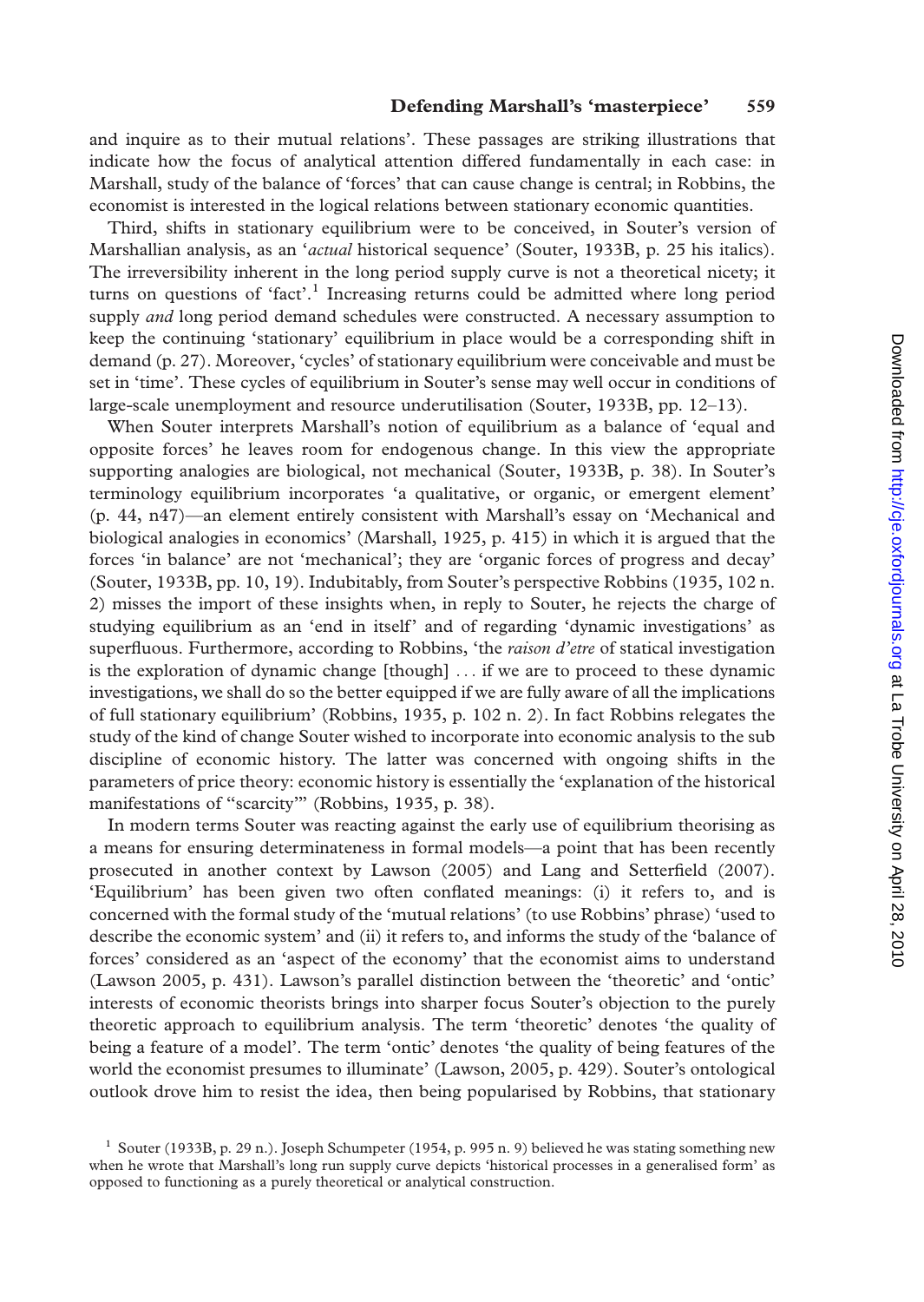equilibrium could be represented by a system of equations of demand and supply with analysts being preoccupied with a solution to those equations. Further, his ontology led him to reject the idea that the subject matter of economics, when represented by a notion of economic equilibrium, must require the economist to treat the economy as 'a machine, which has somehow "gone wrong" or contains some specific ... flaw' (Souter, 1933B, p. 164). In summary, Souter is not objecting to economists' using the equilibrium metaphor or associated abstractions. It is the nature and content of the abstraction that mattered. He claims Marshall's authority and Marshallian pedigree in recommending that equilibrium theorising be concerned with the interaction of dynamic forces ('of progress and decay'); such theorising must include reference to irreversibility, historical time and the potential for endogenous change. $<sup>1</sup>$ </sup>

We turn next to Talcott Parsons' (1934) commentary on Souter's review of Robbins' Essay. Souter's criticisms of the logic-of-choice framework are supported. Parsons (1934, p. 515) adds that Robbins cast the economiser in a situation wherein 'all the elements affecting ... action are conceived as simultaneously given on the same plane'. Souter would have concurred given his perspective on Marshall. Marshall's sketch of the static consumer's optimising procedure in the *Principles* did not constitute the core of Marshallian choice theory. Marshall's analysis of optimising is tentative and preliminary; it was not pressed to its formal mathematical limits because he was impatient to investigate long period demand. In the long period, the growth of wants, changes in the character of the consumer, and 'changes in the quality of mental states' in the *process* of economising were central ideas (Egidi and Rizzello, 2006; Endres, 1991B; Marshall, 1920, p. 16). Souter (1933B, 29 n., pp. 47–9) believed there was a gap in Marshall's Principles: it pertained to the absence of a discussion on the 'irreversible' long period demand schedule embodying a 'law of increasing utility'.<sup>2</sup> Thus, the 'expanding economic universe'—a metaphor used in the subtitle of Souter's (1933B) book—could be represented in economic analysis by long period supply and demand curves.

Parsons (1934, p. 541) praises Souter for underscoring the neglect of 'the element of time' in Robbins' *Essay*. That 'internal adjustments of an economic system will react on the data of the system' is one important factor. Another factor to be accounted for is the establishment of key non-economic causes of endogenous change. Souter restricts his study to the operation of dynamic economic forces which, when unequal and opposed, will generate change. As against Robbins, Parsons suggests that Souter could have emphasised the 'unity of man's social life' and moved completely away from Robbins' purely hypothetical economic society. As well, Souter and other economists, including Marshall, stand charged by Parsons with neglect of coercive power in the logic-of-choice framework. Presumably they considered the analysis of power relations to be part of the domain of sociology.

Like Marshall, Souter employed the terms 'organic', 'biological' and 'evolutionary' rather loosely (Parsons, 1934, p. 545). Frank Knight (1934, p. 225) ridicules not only these 'catchwords'; he alleges that Souter (1933B) reduces to 'a defense of Marshall as a kind of

<sup>&</sup>lt;sup>1</sup> Souter's 'Marshallian' conception of equilibrium is also evident in his commentaries on the work of Schumpeter (1928) and Kuznets (1930); he correctly linked these contributions with equilibrium theorising in the Walrasian tradition; see Souter (1930A, 1930B).

<sup>&</sup>lt;sup>2</sup> Parsons (1934, p. 532) maintains, with some justification, that Souter's suggested 'law of increasing utility' failed to appreciate the underlying rationale for Marshall's work on the expansion of human wants and on the subject of economic activities, which was undertaken on 'an entirely different plane from that of his "utility" theory'; see also Endres (1991B, pp. 336-9).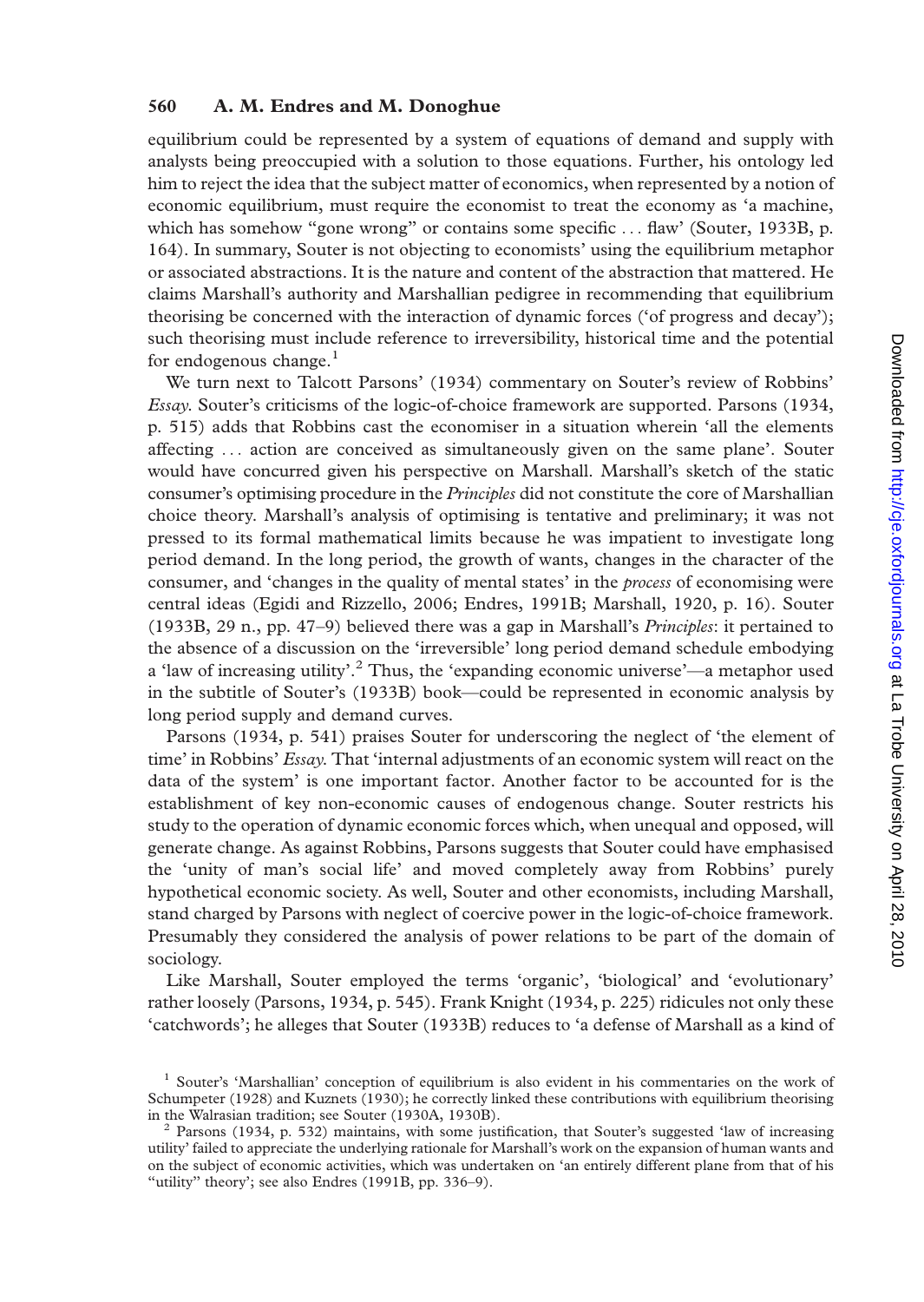### Defending Marshall's 'masterpiece' 561

hero-saint'. Knight trenchantly defends traditional price theory against Souter's purportedly vague, imprecisely formulated criticisms. Robbins is correct, in Knight's view, to state the core of economics as the study of allocative behaviour that underwrites all traditional demand–supply analysis. That Souter's notion of emergent change has a place in equilibrium theorising is dismissed as a violation of 'given conditions of an economic system' assumed in standard theory. The term economic dynamics must be restricted to 'the process of establishing equilibrium under given conditions' (Knight, 1934, p. 230, his italics). In other words, contrary to Souter's presentation, the 'given' conditions do not react upon each other and equilibrium is always to be conceived as a state of rest. The more general idea of equilibrium as a balance of equal and opposite forces (of 'life and decay') is not recognised in Knight's commentary. Instead he reinforces the Robbinsian idea that dynamic analysis is concerned with comparative statics.<sup>1</sup> For Knight, the notion of equilibrium is entirely fictional and instrumental.

For all Knight's disapproval of Souter's contribution, there is nevertheless a grudging acceptance that the use of 'biological analogy ... opens the way to admit a somewhat larger scope of reality into economic theory' (Knight, 1934, p. 236). Precisely. Souter's brief in this connection was to be 'authentically Marshallian' (Souter, 1933B, p. 92). Despite ambiguities and incompleteness in respect of Marshall's 'evolutionary' theorising, Souter understood the gains for realism in attempting to assimilate (rather imperfectly as well) biological metaphors in both choice theory and demand–supply analysis. Cognate ideas of path dependence and irreversibility are also incorporated into his discussion, which relentlessly pursues the belief that demand and supply curves may ultimately be used to study 'organic economic evolution' (Souter, 1933B, p. 28).

# 6. Souter and modern, Marshall-inspired evolutionary perspectives

Souter published very little after his book in 1933. In his last journal article he reiterated a long-held conviction that Marshall's long period supply curve was the point of departure for those economists wanting to develop a discipline based on economic biology and a correspondingly relevant economic philosophy. As we know, Marshall was not able to pursue some of the programmatic suggestions on biological and evolutionary themes in the promised second volume of the Principles (Whitaker, 1990). We also know that Marshall flirted with Hegel's ideas and this may explain some of the hints of 'organic' economic development in his work. As we saw in Section 2, Souter was influenced by Hegelian philosophy early in his intellectual journey and this influence likely gave rise to his special reading of Marshall's Principles. However, mere utterances by Marshall that have biological connotations, and mere use of biological metaphors, do 'not necessarily imply an organicist ontology, in which relations between entities are internal rather than external' (Hodgson, 1993, p. 408). Marshall failed to instigate a branch of fundamental research utilising his biological insights at least up until the resurgence of interest in his 'evolutionary economics' in the late twentieth century (Raffaelli, 2003). Souter stood out as a rare interpreter and successor of Marshall who followed an inchoate stream of thought almost completely neglected by other Marshallians.<sup>2</sup> Souter was one of a small 'number of mavericks' Hodgson

 $1$  Knight's claim that 'Souter's analysis shows a failure to understand Marshall's method of one relation at a time, or "ceteris paribus"' (Knight, 1934, p. 234) cannot be sustained. Souter understood the technique though he believed Marshall wished to move beyond it to a more genuinely dynamic analysis. For some textual evidence from Marshall's *Principles* on this very point see Lang and Setterfield (2007, p. 202).<br><sup>2</sup> Gerald Shove was a contemporary exception for whom Souter had considerable admiration (see Shove,

<sup>1942).</sup>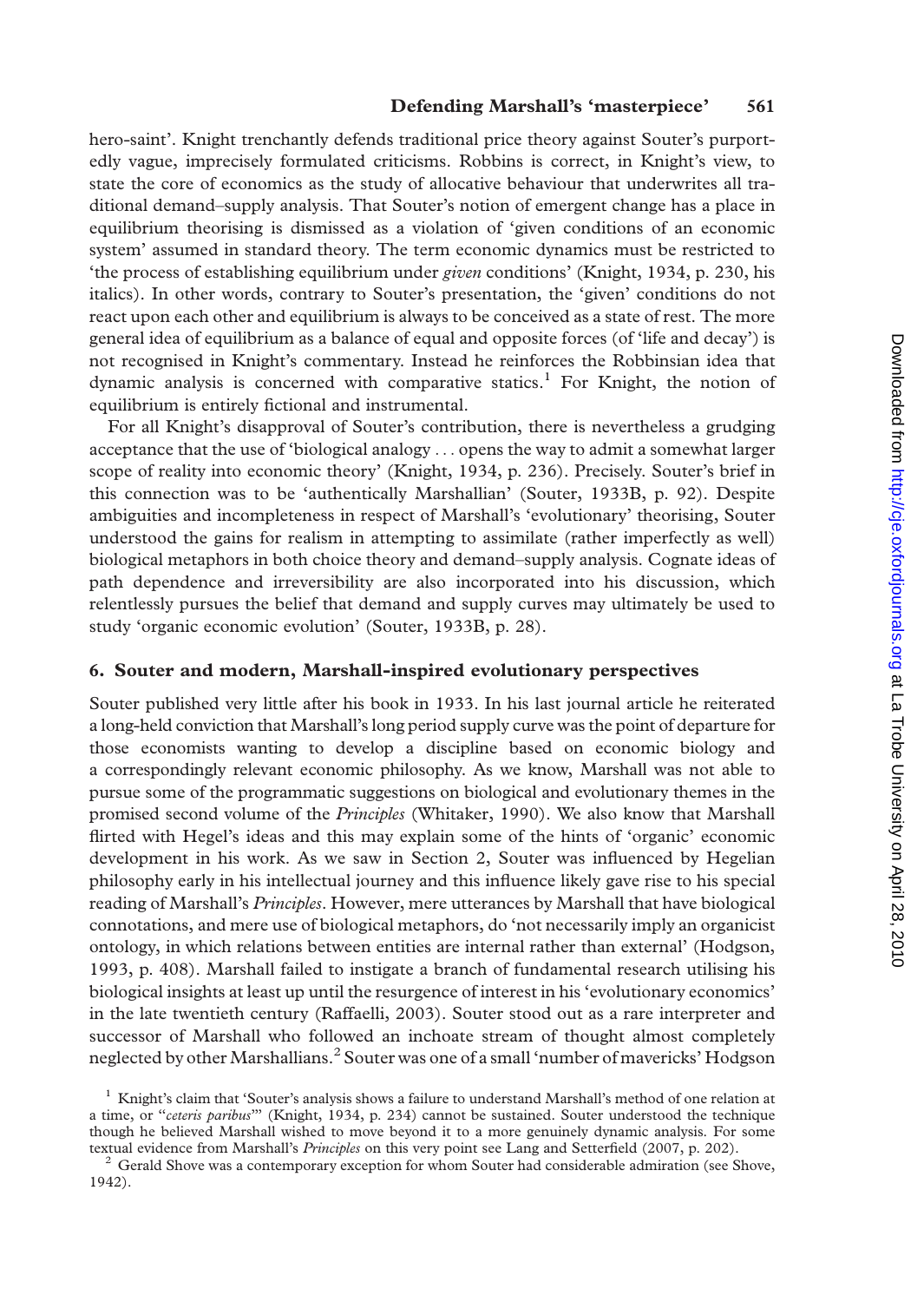(1993, p. 413) was possibly referring to who bemoaned the ontology adopted in the popular, mechanistic applications of Marshallian economics in the mid-twentieth century.

Perhaps, in this connection, Souter made too much of Marshall's long-period analysis, especially Appendix H of the *Principles*? After absorbing all the criticisms of his work, in particular of his reaction to Robbins's  $Essav$ , Souter (1939, p. 10 n. 2) remained adamant that

Long period curves of demand and supply ... are characteristically imperfectly reversible in both directions, and adjustments along them normally involve qualitative, structural, organic change—in the 'character of tastes' of consumers, and in the structure and function of industries.

Marshall's Appendix H lent itself to wide-ranging interpretation. Souter (1933B, p. 90) perceived in Marshall's discussion an embryonic approach to the study of 'a continuous process of growth and change'. The preferred recourse to use biological analogies and employ 'organic categories' rather than mechanical and atomistic conceptions of the subject matter of economics anticipates many aspects of modern evolutionary economics.<sup>1</sup> Some modern, self-proclaimed evolutionary economists accord much weight to aspects of Marshall's work that definitely possess an evolutionary flavour (e.g. Foster, 1993, 1997; Metcalfe, 1988, 2006). Souter was able only to appreciate one side of what Stanley Metcalfe (2006, p. 651) has called the 'two evolutionary Marshalls':

- (i) Marshall's Book IV, which concentrates on ideas of 'organic development' as an explanation for economic change and
- (ii) Marshall's Book V, which emphasises the 'adaptive, variation, selection view of industrial competition and development'.

Hence, in respect of (i) above, Souter's apprehension of economic life as if it were an 'organism' and the economist's prime role in his view was to conceive of the economy as a 'living, self-developing system' using Marshall's Principles as a handbook (1933B, 36 n.). His precise words parallel Metcalfe's: Souter aimed to show the 'superiority of the biological, organic or developmental conception of the science' of economics over other approaches (1933B, p. 100). Likewise, John Foster (1997, 2000, p. 324) notices in Marshall's work various insights compatible with a 'self-organization approach' to economic problems popular with modern evolutionary economists.

Naturally, in taking up Marshall's 'evolutionary' reasoning Souter would find severe limitations in the contemporary fashion to reduce Marshall's economics into a 'twodimensional' game for 'amateur geometers' (1933B, p. 128). That game would be conducted as a form of comparative statics; it would strip Marshall's message of all biological analogies. In principle, economic analysis should not reduce to a formal science of implications. Economics should be a science of the 'expanding economic universe' to use Souter's phrase. In practice, Souter's economic science (as opposed to that recommended by Robbins) would make its primary objective the explanation of economic progress viz the

<sup>&</sup>lt;sup>1</sup> Souter (1930A, p. 61) uses the term 'evolutionary economics' to describe Marshall's work; see also Souter (1930B, p. 37, 1933B, pp. 139, 153). As far as we can ascertain, this is the first use of this term in connection with Marshall's work and also the first use of the term in the general literature of economics. Of course Veblen (1898) uses the term 'evolutionary science'.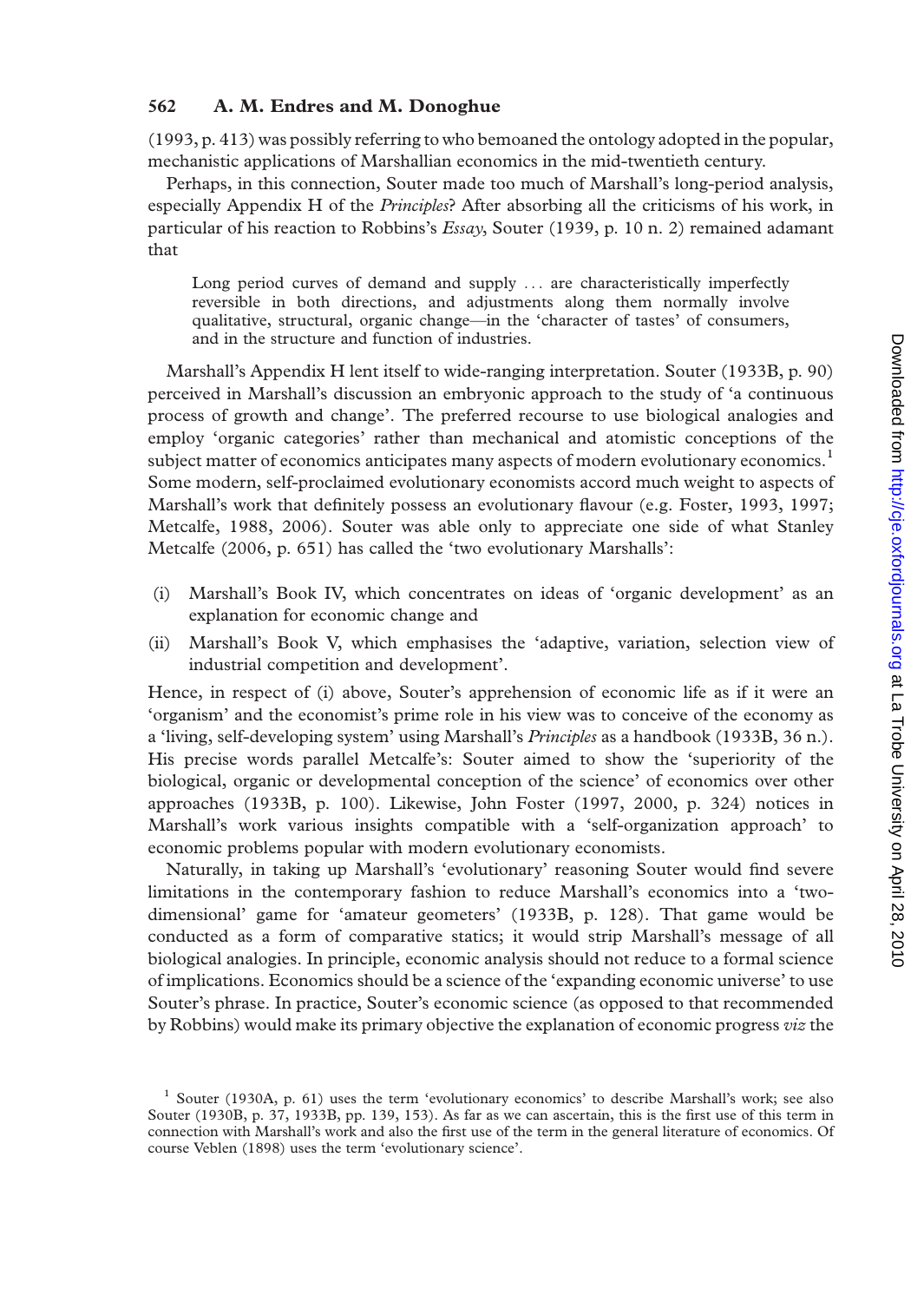growth of knowledge, improvement in organisation and development of the human character. Furthermore it would embody both positive and normative elements. $1$ 

Like Marshall, Souter possessed an intuitive understanding of one way of appreciating the equilibrating process in markets, which modern evolutionary economists have called 'homeostasis' (e.g. Foster, 1993, p. 980).<sup>2</sup> Marshall placed much importance on the passage of historical time and accompanying irreversibilities. The method of comparative statics was not suited to studying irreversibilities. For Souter the comparative static analysis in Marshall was not a central theme—it played a cameo role. In repeating this point when reviewing Robbins's Essay he berated Robbins for using the term 'dynamic' in connection with comparative static price theory. The precise quantum of a variable may be deducible as part of a set of homeostatic equilibrium relations; these relations need have no direct contact with history or real cases. The only formal requirement was that their posited stable structure must return the system to the *status quo*. In addition, as Souter (1933B, 29 n.) explains (without using the term homeostasis) a stable equilibrium 'in the Marshallian sense' is one in which 'the dynamic forces which operate *within* it produce changes which are equal and opposite' (italics added). The main issue however, was empirical: whether or not 'these changes, after they have occurred, are in fact capable of being completely reversed' (p. 29 n.). The idea that a real 'dynamic' market or economic system could simply retrace itself after a disturbance was not seriously entertained. Thus, in his vision of the historical economic process, 'all curves of both demand and supply are irreversible' (p. 29 n., his italics). As we explained earlier, this outlook was attributable to his conception of time.

In the organic, developmental view of market processes any equilibrium of long run demand–supply values was transitory. Moreover, transitory equilibrium was enhanced by interdependencies between demand and supply as outlined in Marshall's Book IV (Metcalfe, 2006, p. 656). These interdependencies were not analytically tractable. Gerald Shove (1933, p. 124) expressed the problem as follows:

If economic theory is to be brought closer to the actual conditions which it sets out to explain, it must, in one way or another, develop an apparatus which displays and can handle the dependence of cost upon the character of the market and the closely connected phenomenon that 'demand' is not simply a datum to which the producers adjust themselves, but, in large measure, created and moulded by them.

Souter (1933B, pp. 85, 145) wrote in praise of Shove's faithful rendition of this analytical problem evident in Book IV. One implication, allowing for enduring imperfections in competition even in the long run, was that long period supply schedules were not simply functions of price. Indeed the 'shape of a ''given'' supply curve depends on assumptions regarding not only demand price, but also the ''structure'' of demand' (p. 85). Realistic assumptions about the structure of demand would, for example, incorporate producers' influence on consumer tastes and the duration of demand: 'demand periods of various lengths' (p. 84). Contrariwise, long period demand curves were inextricably linked to realistic developments in the structure of supply (pp. 88–9). Therefore, in short, demand– supply interdependencies imply insufficient determinateness in the Marshallian system of demand and supply.

<sup>&</sup>lt;sup>1</sup> The normative element is nicely encapsulated in the title of Souter's last journal article: 'How do we want the New Zealand Economy to Behave?' (1939, p. 7).

Homeostasis concerns the maintenance of a dynamically stable state within a system by means of processes that counteract any exogenous disturbances. For an economic system this means that the economy or market will return to the original state (which obtained before the temporary disturbance); see Kenneth Arrow (1988).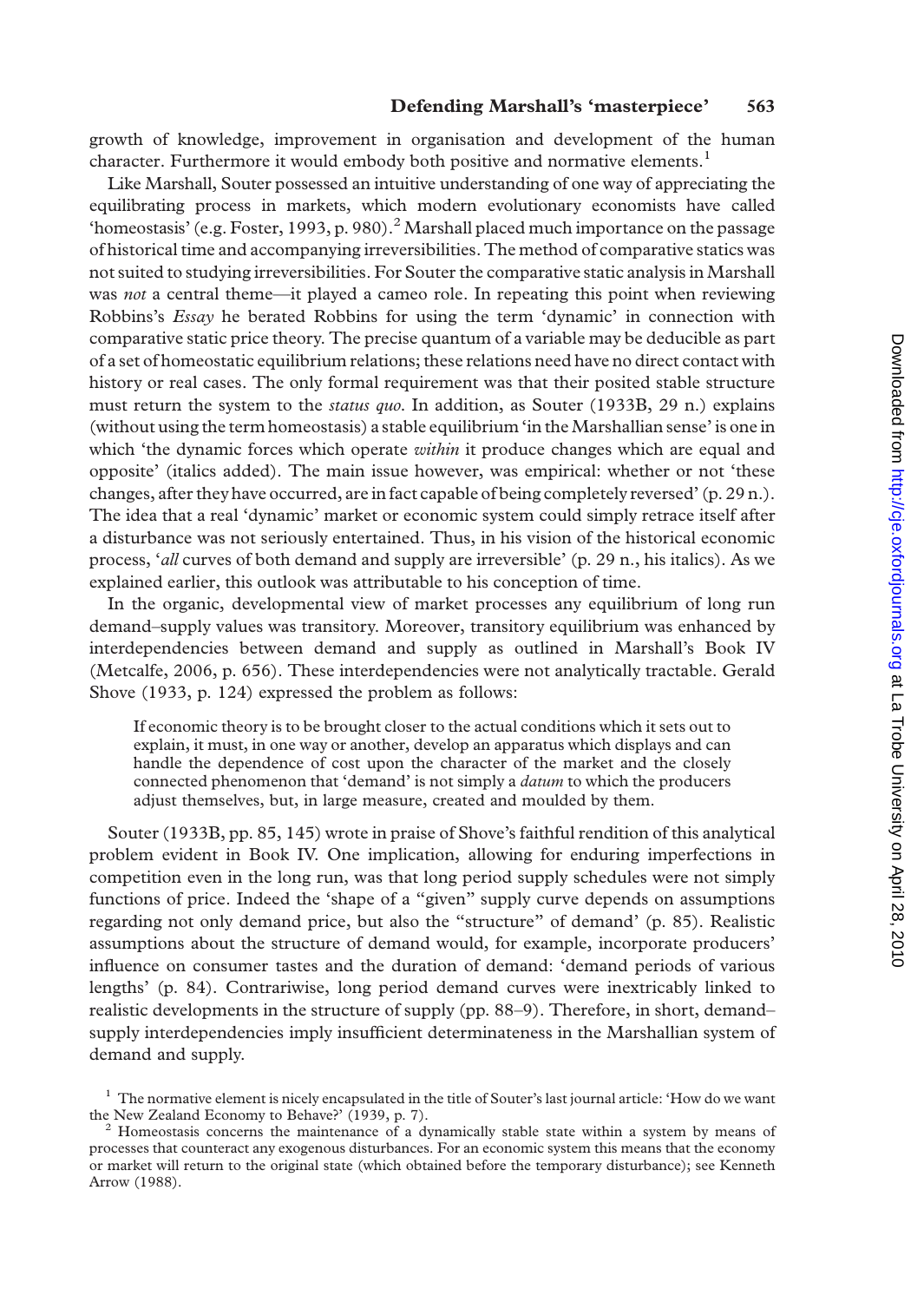Marshall's demand–supply schedule representations are notoriously difficult to reconcile with his long run supply curve discussion in Appendix H and with his theory of historical processes and organic change constructed in Book IV. Souter attempted reconciliation without much success. In more recent, substantial doctrinal studies it has become standard practice to express disappointment over Marshall's schedules and the associated comparative static analysis, which seem inherently unsuited to communicating Marshall's core ideas on all the manifestations of economic change (Dardi, 2006, p. 224; Raffaelli, 2003, p. 85).<sup>1</sup> That Souter knew there was an evolutionary scheme concealed in Marshall's economics, that it deserved elaboration and further refinement, makes him an important precursor to those modern economists taking a similar view of Marshall's contribution. In the most comprehensive study in this tradition so far, Tiziano Raffaelli (2003, p. 139) concluded that Marshall's evolutionary perspective 'opened up new routes of investigation that were lost to his successors'. Furthermore, the majority of Marshall's successors in the twentieth century neglected the organic, developmental approach 'because of the difficulties in casting it in a definite form' (Metcalfe, 2006, p. 656). Souter followed the line of maximum resistance in making this aspect of Marshall's work central to his interpretation. Like Marshall the intention was to provide a realistic expression of the subject matter of economics ('economic life') without over-reliance on formal models and mechanical analogies. Souter would certainly have taken issue with the suggestion that the organic, developmental line of thought in Marshall was all a matter of 'promise' and not 'substance' (Thomas, 1991, p. 11). For Souter, it was all about ontology, in short, a desire to introduce a fundamental view of the subject matter more appropriate to the study of economic life.

## 7. Conclusion

While readers of Souter's work have often dismissed his contribution because it was convoluted, turgid and 'filled with jargon' (to repeat Friedman's remark), this paper has attempted to investigate its substantive content. Souter's project in the 1930s offered a highly unconventional interpretation of Marshall's Principles that had evolutionary and heterodox foundations. Going by many entries in Raffaelli et al. (2006) the general tenor of Souter's interpretation seems no longer so unconventional. It was an interpretation of Marshall used to defend the discipline against Robbins' attempt to demonstrate the logical independence of economic analysis from the broader social, psychological and historical matrix in which real economising activity takes place. Souter drew on his early training in philosophy, the history and philosophy of physics and study of Marshall's work. He developed particular aspects of Marshall's economics. Souter demonstrated how Robbins used time as a technical parameter, held a bias toward atomistic representations of the economic agent and assumed that optimisation was the only legitimate model of the economic agent's behaviour. Souter also perceived in Robbins' Essay an exceedingly circumscribed definition of economic science and implicit support for the incipient trend toward mathematical 'formalism' in the 1930s, that was, according to Blaug (2003), fully to emerge in the 1950s.

The Robbinsian objective was to define economic science in terms of a set of purely formal, logical relations. Souter illustrated this point by explaining how the concept of

<sup>&</sup>lt;sup>1</sup> For example, according to Marco Dardi (2006, p. 223) 'the planar geometry of supply and demand curves was inadequate enough to justify those who consider it to represent the biggest failure in Marshall's communicative strategy'; see also Dardi (2003).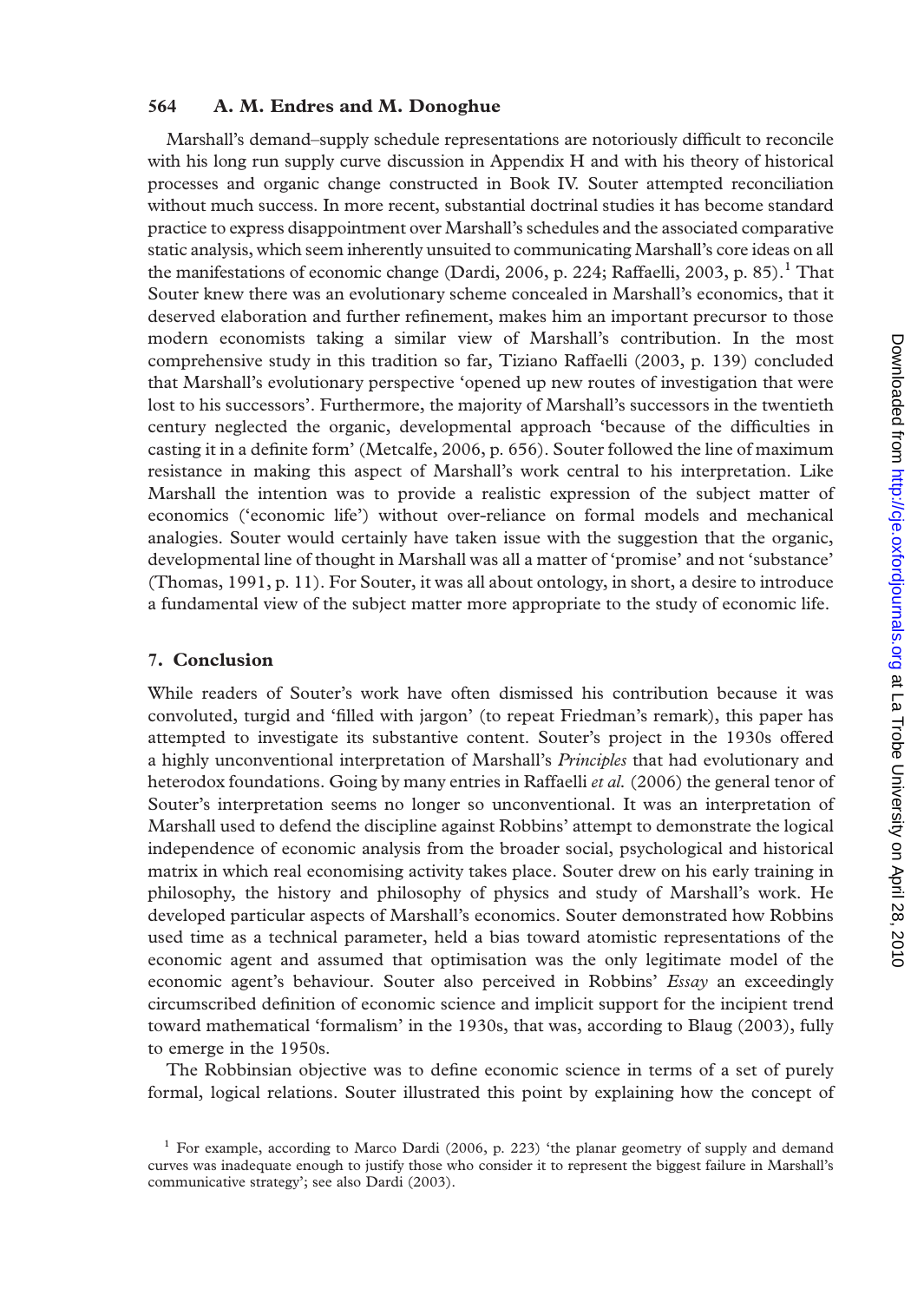### Defending Marshall's 'masterpiece' 565

equilibrium in Robbins departed significantly from Marshall's concept. Marshall's concept of the 'balance of forces' draws attention to the inherently biological 'forces of progress and decay' that have the potential to change an imagined stationary situation; by contrast, Robbins supposed (along with Knight, Schumpeter and Kuznets) that the equilibrium theorist must abstract completely from these forces of change and model the logical relations between demand and supply. This approach would seem consistent with Marshall's comparative static technique. Once Souter turns to what he calls Marshall's 'evolutionary economics' he confirms that the equilibrium concept in Marshall's Principles incorporates, in a theoretically incomplete manner, the potential for organic or endogenous change. Marshall's price theory was three-dimensional; time was a critical element. Yet Marshall's long run analysis in Appendix H required a long period demand curve to complete the endogenous change story.

Souter's elaboration of the evolutionary elements in Marshall's work proceeded with the assistance of biological metaphors and the overarching notion of an 'expanding economic universe'. He demonstrated that the starting point for further development in Marshallian evolutionary economics must be the selection of appropriate metaphors. These would not gainsay the 'modelling' of, for instance, economising behaviour; but such modelling must capture, among other things, the expansion of human wants and their realisation. The aggregative consequences of want expansion must accordingly be modelled in a long period analysis that accounted fully for endogenous industrial innovation. Souter substituted the expanding universe for a mechanical or machine-like universe wherein events are predictable consequences of a logical relationship between atoms allocating given scarce means among competing ends or (alternatively stated), between the parameters of a demand–supply model in which historical time is held in abeyance.

There is much more in Souter's defence of Marshall's 'masterpiece' than we can relate in this brief conclusion. His priority in the use of such terms as 'economic imperialism', 'economic formalism' and 'evolutionary economics' deserve further investigation especially because they seemed to have been formulated in conjunction with a close reading of Marshall. Altogether his project may also be understood as a challenge to the implicit subordination of realism in Robbins' scheme. Finally, Souter must be counted as an important forerunner to certain developments in modern evolutionary economics that have used Marshall's ideas as points of departure.

### Bibliography

- Addleson, M. S. 1984. Robbins' Essay in retrospect: on subjectivism and an 'economics of choice', Rivista Internazionale di Scienze Economiche e Commerciale, vol. 31, 506–23
- Arrow, K. 1988. Workshop on the economy as an evolutionary complex system: summary, pp. 275–82 in Anderson, P. W., Arrow, K., and Pines, D. (eds), The Economy as an Evolving Complex System, Redwood, Addison Wesley
- Backhouse, R. and Medema, S. 2007. 'Defining Economics: Robbins' Essay in Theory and Practice', Mimeo, Version 11, March 11
- Becattini, G. 2006. The Marshallian school of economics, pp. 609–16 in Raffaelli, T., Beccatini, G. and Dardi, M. (eds), The Elgar Companion to Alfred Marshall, Cheltenham UK, Edward Elgar
- Blaug, M. 2003. The formalist revolution in economics in the 1950s, *Journal of the History of* Economic Thought, vol. 25, no. 2, 145–56
- Dardi, M. 2003. Alfred Marshall's partial equilibrium: dynamics in disguise, pp. 84–112 in Arena, R. and Quere, M. (eds), The Economics of Alfred Marshall: Revisiting Marshall's Legacy, New York, Palgrave Macmillan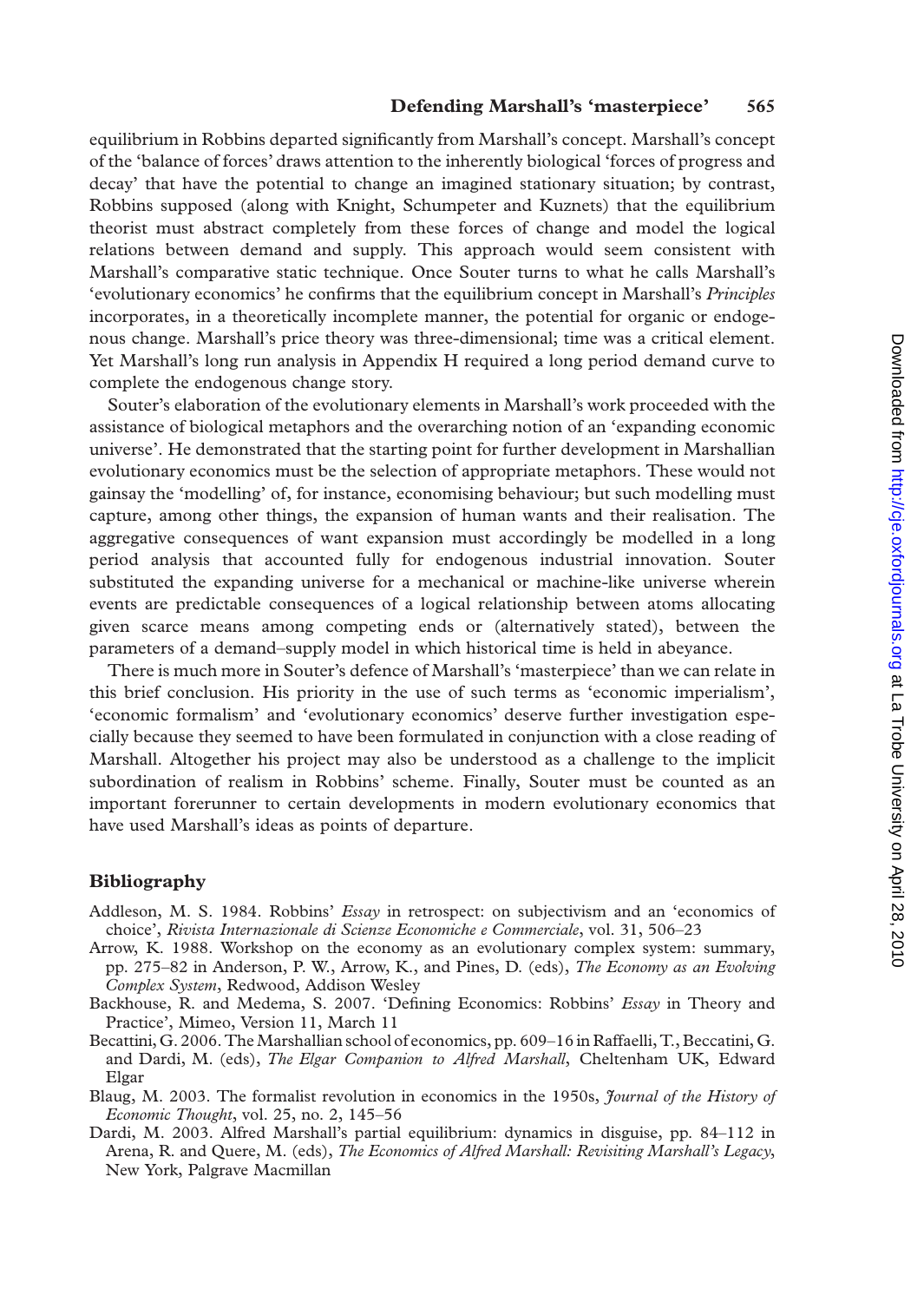- Dardi, M. 2006. Partial equilibrium and period analysis, pp. 215–25 in Rafaelli, T., Beccatini, G. and Dardi, M. (eds), The Elgar Companion to Alfred Marshall, Cheltenham UK, Edward Elgar
- Donoghue, M. 2007. Ralph William Souter (1897–1946), pp. 261–4 in King, J. E. (ed.), A Biographical Dictionary of Australian and New Zealand Economists, Cheltenham, UK, Edward Elgar

Eddington, A. S. 1929. The Nature of the Physical World, Cambridge, Cambridge UniversityPress

- Egidi, M. and Rizzello, S. 2006. Cognitive economics, pp. 672–7 in Raffaelli, T., Beccatini, G. and Dardi, M. (eds), The Elgar Companion to Alfred Marshall, Cheltenham UK, Edward Elgar
- Endres, A. M. 1991A. Menger, Wieser, Bohm-Bawerk and the analysis of economizing behaviour, History of Political Economy, vol. 23, no. 2, 279–300
- Endres, A. M. 1991B. Marshall's analysis of economizing behaviour with particular reference to the consumer, European Economic Review, vol. 35, 333–42
- Endres, A. M. 1997. Neoclassical Microeconomic Theory: The Founding Austrian Version, London and New York, Routledge
- Foster, J. 1993. Economics and the self-organisation approach: Alfred Marshall revisited? Economic Journal, vol. 103, 975-91
- Foster, J. 1997. The analytical foundations of evolutionary economics: from biological analogy to economic self-organisation, Structural Change and Economic Dynamics, vol. 8, 427–51
- Foster, J. 2000. Competitive self-selection, self-organisation and Joseph Schumpeter, *Journal of* Evolutionary Economics, vol. 10, 311–28
- Friedman, M. 1953. Essays in Positive Economics, Chicago, Chicago University Press
- Friedman, R. D. and Friedman, M. 1998. Two Lucky People: Memoirs, Chicago, Chicago University Press
- Gerbier, B. 2006. Economic chivalry, pp. 532–53 in Raffaelli, T., Beccatini, G., and Dardi, M. (eds), The Elgar Companion to Alfred Marshall, Cheltenham, UK, Edward Elgar
- Hayek, F. A. 1978. New Studies in Philosophy, Politics, Economics and the History of Ideas, London and New York, Routledge
- Hodgson, G. M. 1993. The mecca of Alfred Marshall, *Economic Journal*, vol. 103, 406–15
- Hodgson, G. M. 2001. How Economists Forgot History. The Problem of Historical Specificity in Social Science, London and New York, Routledge
- Howson, S. 2004. The origins of Lionel Robbins's Essay on the Nature and Significance of Economic Science, History of Political Economy, vol. 36, no. 3, 413–43
- Hutchison, T. W. 1938. The Significance and Basic Postulates of Economic Theory, London, Macmillan
- Kirzner, I. M. 1960. The Economic Point of View, Princeton, NJ, D. van Nostrand
- Klamer, A. 1995. Formalism in twentieth century economics, pp. 48–53 in Boettke, P. J. (ed.), The Elgar Companion to Austrian Economics, Cheltenham, UK, Edward Elgar
- Knight, F. H. 1934. The nature of economic science in some recent discussion, *American* Economic Review, vol. 24, no. 2, 225–38
- Kuznets, S. 1930. Equilibrium and business cycle theory, Quarterly Journal of Economics, vol. 44, no. 3, 381–415
- Lang, D. and Setterfield, M. 2007. History versus equilibrium? On the possibility and realist basis of a general critique of traditional equilibrium analysis, *Journal of Post Keynesian* Economics, vol. 29, Winter, 190–219
- Laville, F. 2000A. Foundations of procedural rationality: cognitive limits and decision processes, Economics and Philosophy, vol. 16, 117–38
- Laville, F. 2000B. Shall we abandon optimization theory? The need for bounded rationality, Journal of Economic Methodology, vol. 7, no. 3, 395–426
- Lawson, T. 2003. Reorienting Economics, London and New York, Routledge
- Lawson, T. 2005. The (confused) state of equilibrium analysis in modern economics: an explanation, *Journal of Post Keynesian Economics*, vol. 27, no. 3, 423-44
- Lewin, S. B. 1996. Economics and psychology: lessons for our day from the early twentieth century, Journal of Economic Literature, vol. 34, no. 3, 1293–323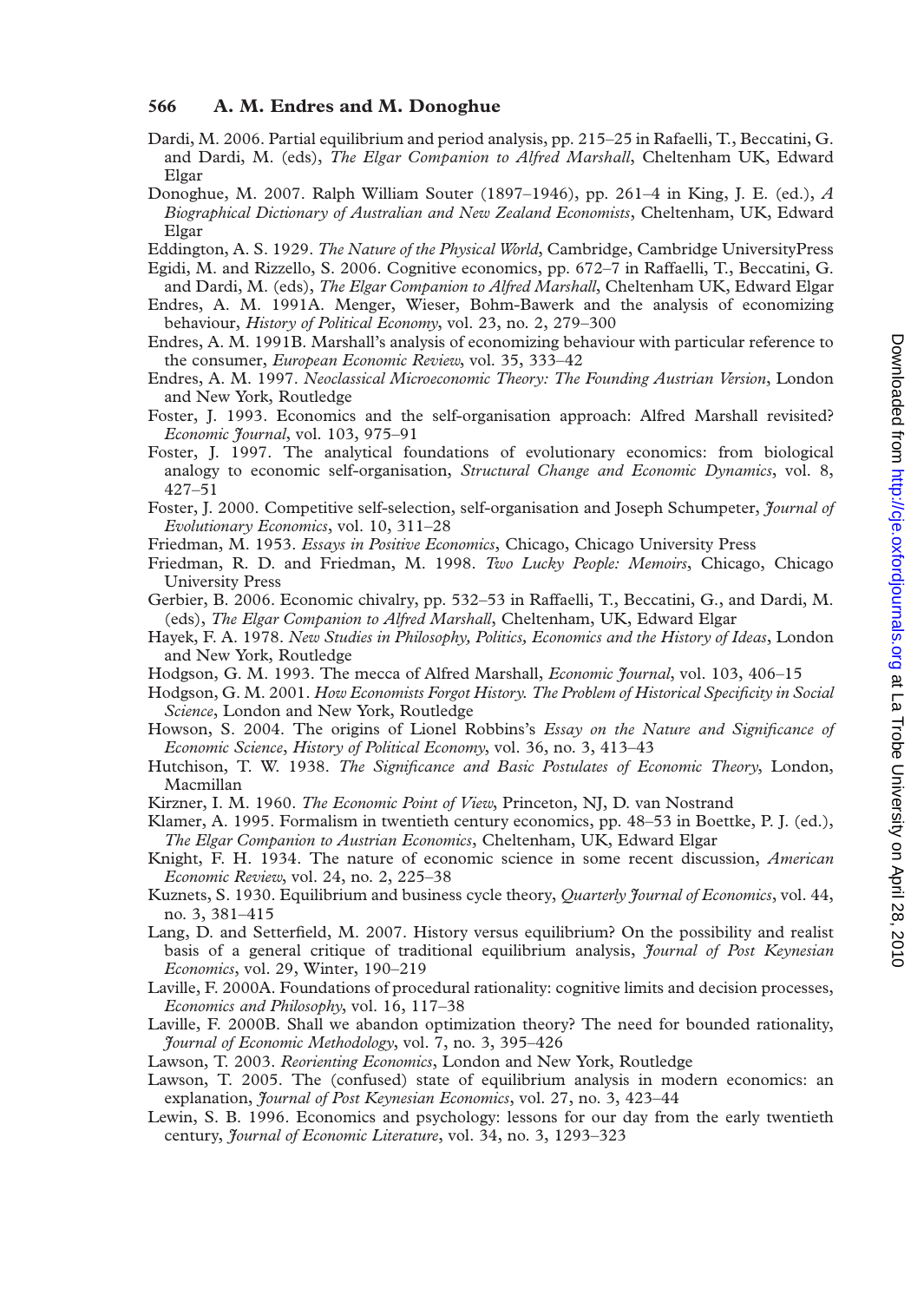- Lewis, P. 2004. Transforming economics? On heterodox economics and the ontological turn in economics, pp. 1–33 in Lewis, P. (ed.), Transforming Economics: Perspectives on the Critical Realist Project, London and New York, Routledge
- Machlup, F. 1936. Why bother with methodology? Economica, vol. 3, 39–45

Marshall, A. 1907. The social possibilities of economic chivalry, *Economic Journal*, vol. 17, 7–29 Marshall, A. 1920. Principles of Economics, 8th edn. London, Macmillan

- 
- Marshall, A. 1925. Mechanical and biological analogies in economics, *Economic Journal* 1898, reprinted, pp. 312–318 in Pigou, A. C. (ed.), *Memorials of Alfred Marshall*, London, Macmillan
- Metcalfe, J. S. 1988. Evolutionary Economics and Creative Destruction, London and New York, Routledge
- Metcalfe, J. S. 2006. Evolutionary economics, pp. 651–7 in Raffaelli, T., Beccatini, G. and Dardi, M. (eds), The Elgar Companion to Alfred Marshall, Cheltenham, UK, Edward Elgar
- Milgate, M. 1987. Equilibrium: development of the concept, pp. 179–82 in Eatwell, J., Milgate, M. and Newman, P. (eds), The New Palgrave: A Dictionary of Economics, London, Macmillan
- O'Brien, D. P. 1990. Lionel Robbins and the Austrian connection, pp. 155–84 in Caldwell, B. (ed.), Carl Menger and his Legacy in Economics, Durham, NC, Duke University Press
- O'Driscoll, G. P. and Rizzo, M. 1985. The Economics of Time and Ignorance, Oxford, Blackwell Parsons, T. 1934. Some reflections on 'the nature and significance of economics', *Quarterly*
- Journal of Economics, vol. 48, no. 3, 511–45
- Raffaelli, T. 2003. Marshall's Evolutionary Economics, London and New York, Routledge
- Raffaelli, T., Beccatini, G. and Dardi, M. 2006. The Elgar Companion to Alfred Marshall, Cheltenham, UK, Edward Elgar
- Robbins, L. 1930. On a certain ambiguity in the concept of stationary equilibrium, Economic Journal, vol. 40, 194–214
- Robbins, L. 1932. An Essay on the Nature and Significance of Economic Science, 1st edn. London, Macmillan
- Robbins, L. 1935. An Essay on the Nature and Significance of Economic Science, 2nd edn. London, Macmillan
- Ross, D. 2005. Economic Theory and Cognitive Science: Micro Explanation, Cambridge, MA, MIT Press
- Rutherford, M. 2004. Institutional economics at Columbia University, History of Political Economy, vol. 36, no. 1, 31–78
- Schumpeter, J. A. 1928. The instability of capitalism, *Economic Journal*, vol. 38, 361–86

Schumpeter, J. A. 1954. History of Economic Analysis, London, Allen and Unwin

- Shove, G. 1933. The imperfection of the market, a further note, *Economic Journal*, vol. 43, 113–24
- Shove, G. 1942. The place of Marshall's Principles in the development of economic theory, Economic Journal, vol. 52, 294-329
- Simon, H. A. 1987. Bounded rationality, pp. 266–8 in Eatwell, J., Newman, P. and Milgate, M. (eds), The New Palgrave: A Dictionary of Economics, London, Macmillan
- Souter, R. W. 1930A. Equilibrium economics and business cycle theory: a commentary, Quarterly Journal of Economics, vol. 45, no. 1, 40–93
- Souter, R. W. 1930B. The theory of economic dynamics as related to industrial stability, American Economic Review, vol. 20, no. 1, Supplement, Papers and Proceedings, 37–9
- Souter, R. W. 1933A. 'The nature and significance of economic science' in recent discussion, Quarterly Journal of Economics, vol. 47, no. 3, 377–413
- Souter, R. W. 1933B. Prolegomena to a Relativity Economics: An Elementary Study in the Mechanics and Organics of an Expanding Economic Universe, New York, Columbia University Press
- Souter, R. W. 1939. How do we want the New Zealand economy to behave? Economic Record, vol. 15, October, 7–16
- Swedberg, R. 1990. Introduction, pp. 3–26 in Swedberg, R. (ed.), Economics and Sociology, Redefining Boundaries: Conversations With Economists and Sociologists, Princeton, Princeton University Press
- Thomas, B. 1991. Alfred Marshall on economic biology, Review of Political Economy, vol. 3, no. 1, 1–14